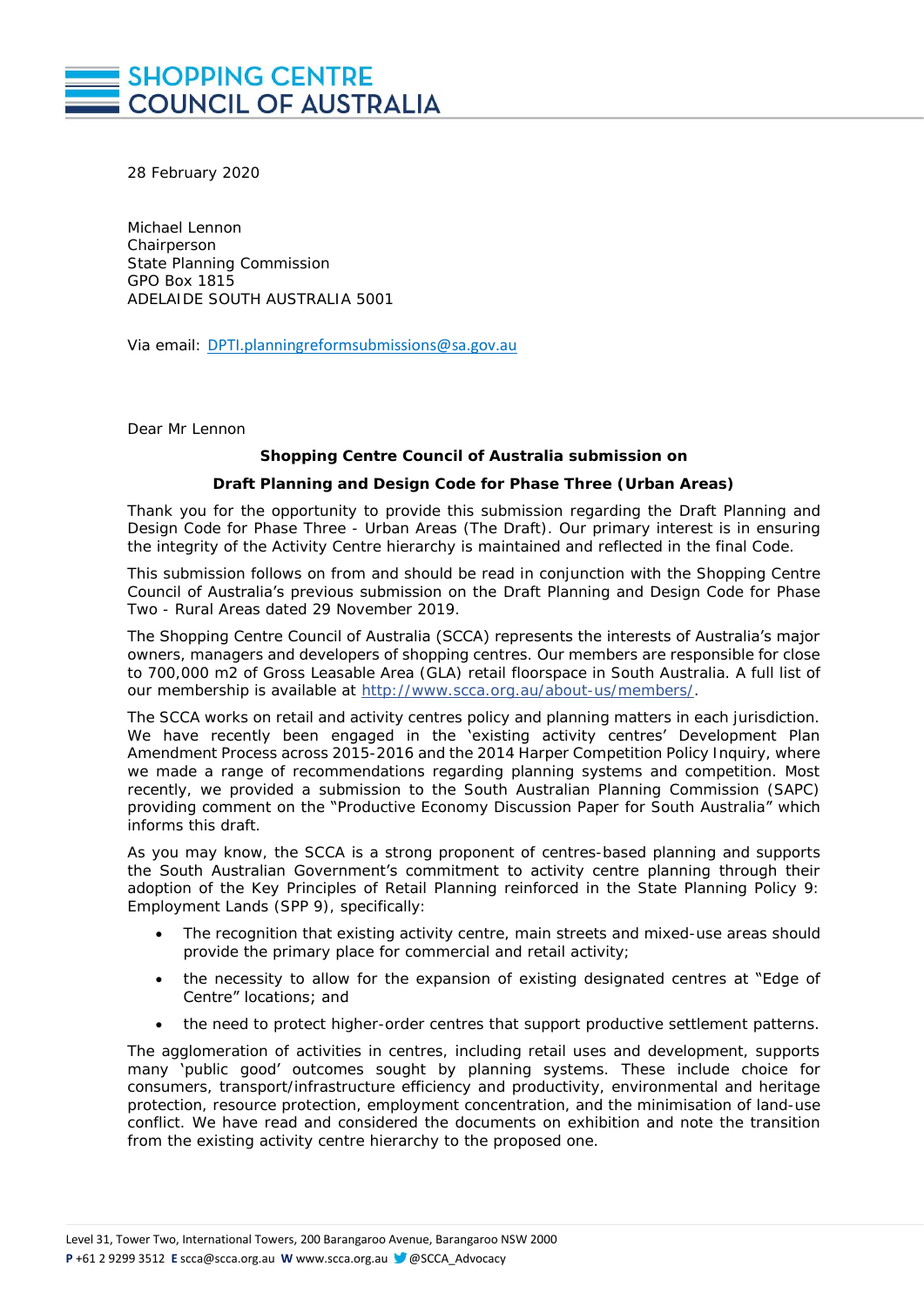We note, and provide in principle support to the following zones that have been identified in the Planning and Design Code as the principal zones to accommodate key shopping precincts with a range of community services and facilities to provide a 'one-stop-shop' for visitors being a consolidation of the existing Activity Centre and Main street Zones from the existing Council Development Plans:

- Urban Activity Centre Zone
- Suburban Activity Centre Zone
- Township Activity Centre Zone
- Urban Corridor (Main Street) Zone
- Suburban Main Street Zone
- Township Main Street Zone

We are however concerned that the transition of existing zones under the former hierarchy into their proposed new zone categories, will result in the erosion of the activity centres protections which will be undermined, through the deletion of "General and Council-wide Centres and Retail" policies which currently provide clear performance based guidance for outof-centre retail. The removal of these general guiding polices from the proposed Design Code may ultimately undermine the viability of development in-centre. **This is contrary to the Key Principles of Retail Planning adopted in SPP 9**.

Whilst we have a variety of concerns with the draft, we have limited our commentary at this point to the areas below:

- A gap in retail planning policy for the assessment of 'Shops' in Zones where retail is not identified as the primary land use;
- Zones that permit out-of-centre retail at a scale (floor space) which undermine Existing Centres and Higher-Order Centres i.e. *Employment Zones, Suburban Employment Zones* with inconsistent, non-transparent, unjustified and broadscale changes to gross leasable floor restrictions*;*
- The term "periphery" is unclear and jeopardises the application of SPP 9 for Activity Centre Zones i.e. *Activity Centre* and *Main Street Zones*; and
- Inconsistent, non-transparent, unjustified and broadscale changes to gross leasable floor restrictions.

**GAP IN RETAIL PLANNING POLICY FOR THE ASSESSMENT OF 'SHOPS' IN ZONES WHERE RETAIL IS NOT IDENTIFIED AS THE PRIMARY LAND USE** 

The failure to transition relevant policies from the General "Centres and Retail Development" modules of existing Development Plans and the State Planning Policy Library into the draft leads to a significant gap or void in planning policy. The substantive issue and concern of the SCCA is the lack of policy guidance applicable for the assessment of out-of-centre zone retailing that exceeds the floor space criteria for shops in zones which are not the primary place for retail development. This has the serious and undeniable potential to undermine the key principles for retail development identified in SPP 9. On this basis we are of the opinion that the current draft isn't compliant with SPP 9 and hence will not protect higher order centres.

It is acknowledged that within the assessment pathway structure under the *Planning Development and Infrastructure Act 2016*, "Shops" as a form of development are tabled as Performance Assessed and that they are considered an appropriate form of development if they satisfies the deemed to satisfy floor space criteria for the relevant zone.

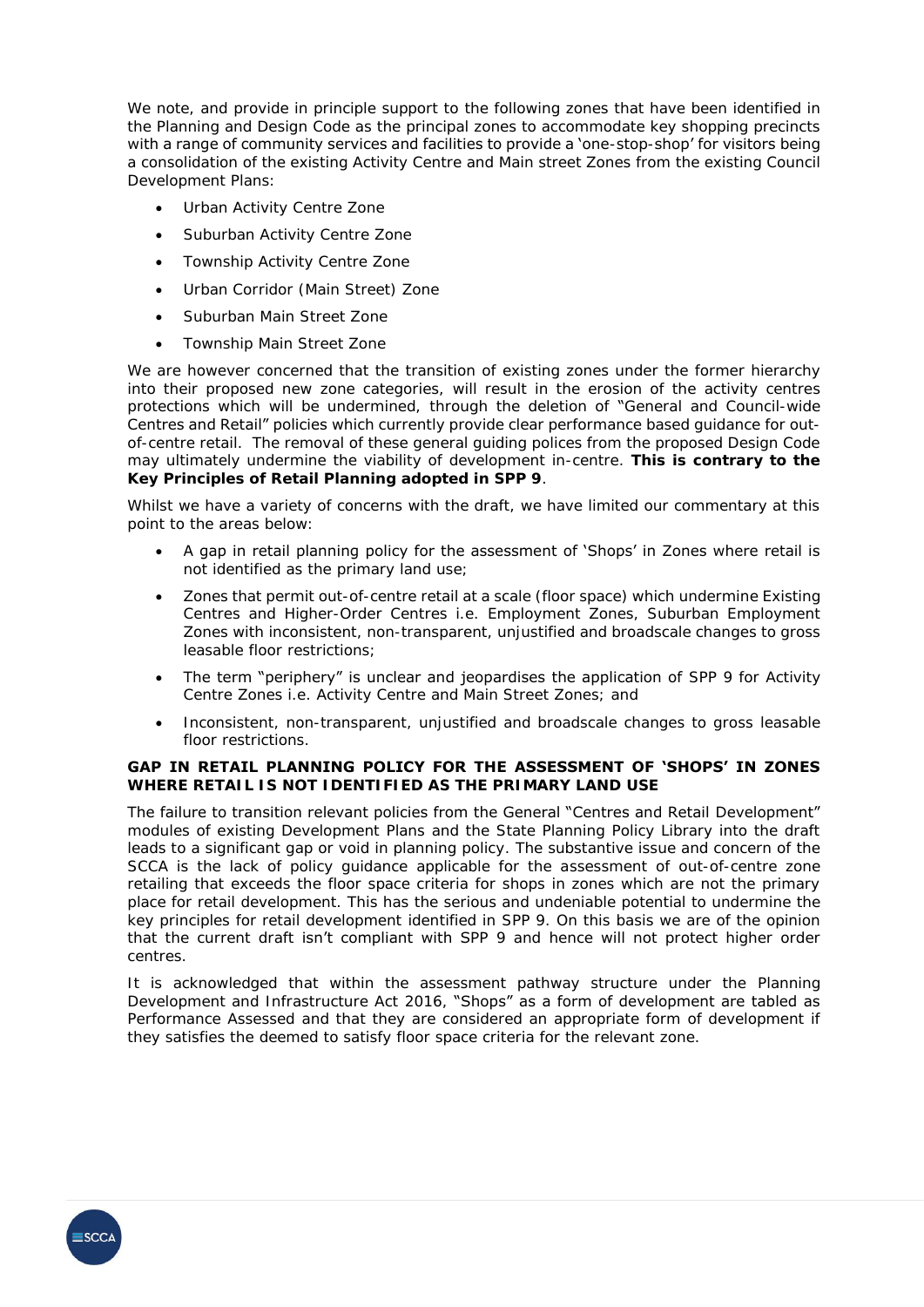This gives rise to the need to incorporate Performance Outcome focussed policy that reinforces the Principles of Retail Planning in SPP 9 outside of centre. This is particularly relevant to the assessment of retail development located outside of the identified zone framework where retail development is the primary focus. As you know, the *Productive Economy Discussion Paper* supported by the State Planning Reform Fact Sheet identifies that the Planning and Design Code seeks to support retail activity through the following:

- Encouraging shops in 'activity centre' and 'main street' zones, but allowing small shops in other areas.
- Reducing red tape by allowing new businesses including shops, offices and consulting rooms to move into existing commercial premises without lengthy planning approvals.
- Promoting above-ground-level apartments in activity centres, where residents benefit from convenient access to shops, services and transport.
- Promoting 'main street' areas with a focus on good design, interesting shopfronts, sheltered pedestrian footpaths and areas for visitors to meet, relax and entertain.
- Enabling shopping centres to expand by allowing shops opposite/adjoining existing centres and improving the range of shopping options in convenient locations.
- Removing barriers to innovation and efficiency by allowing business to install things like solar panels without planning approval.
- Enabling bulky goods outlets (such as home furniture stores) to operate in industrial type areas which are suited to large-size warehouse-style buildings.

Accordingly, we are of the opinion that general planning policy should be included within the draft applicable to the assessment of out-of-centre retail which exceeds the performance based Deemed to Satisfy (DTS) floor space criteria to reinforce SPP 9.

*We submit that the following policies should therefore be included to provide the assessing authority guidance when considering retail development that exceeds a deemed to satisfy floor area outside of Centre and Main street Zones:*

- *a. A shop or group of shops that exceeds the "Deemed to Satisfy" floor area criteria for a zone should be located within an Activity Centre or Main Street zone.*
- *b. A shop or group of shops located outside of an Activity Centre or Main Street zone should:* 
	- *be of a size and type that will not hinder the development, function or viability of any centre zone;*
	- *not demonstrably lead to the physical deterioration of any designated centre;*
	- *be developed taking into consideration its effect on adjacent development.*
- *c. Bulky goods outlets located within centre zones should;* 
	- *complement the overall provision of facilities*
	- *be sited towards the periphery of those zones where the bulky goods outlet has a gross leasable area of 500 square metres or more.*

**ZONES THAT PERMIT OUT-OF-CENTRE RETAIL AT A SCALE (FLOOR SPACE) WHICH UNDERMINE EXISTING CENTRES AND HIGHER-ORDER CENTRES I.E.** *EMPLOYMENT ZONES, SUBURBAN EMPLOYMENT ZONES* **WITH INCONSISTENT, NON-TRANSPARENT, UNJUSTIFIED AND BROADSCALE CHANGES TO GROSS LEASABLE FLOOR RESTRICTIONS**

It is apparent in the review of particular zones that there has been an adoption of significantly higher floor space allowance for shops in the "Out-of-Centre Zones" than that expressed in existing Zone Policy for Urban Areas.

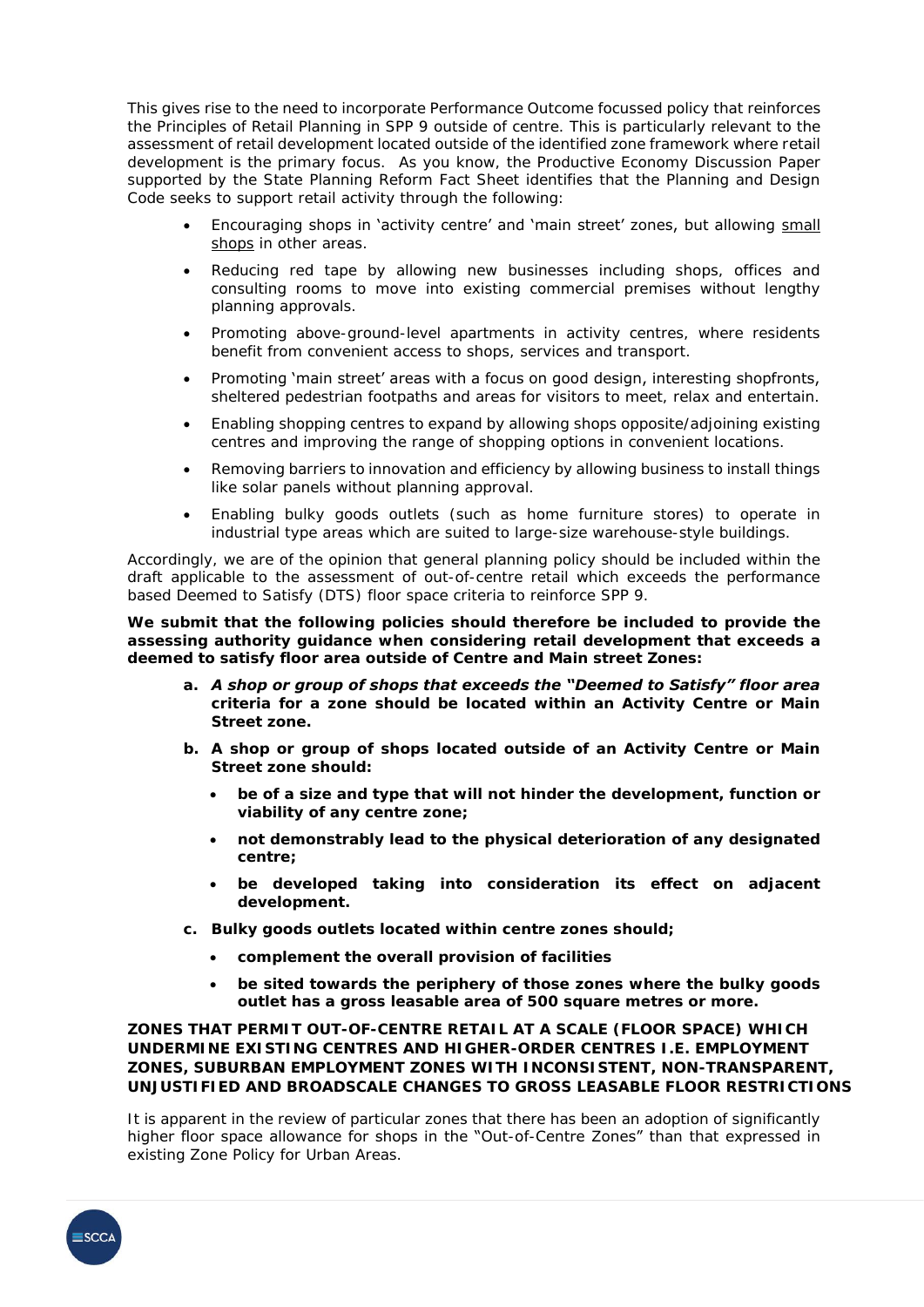The draft increases the gross leasable floor area restrictions (exponentially in some cases when compared to some current development plans) without explanation, justification or proportionality. We seek clarification and consultation on how these amended gross leasable floor areas have been identified, and the opportunity to test these changes, where relevant at a site-by-site level.

For example, we draw attention to the proposed Employment Zone, which is understood to represent a transition from the existing Industrial Zones in the current Council Development Plans.

In a sample review of industrial zones in current Development Plans, the following examples identify where shops or groups of shops are currently listed as non-complying:

- In the Industry and Light Industry Zones of the Port Adelaide Enfield Council Development Plan where the gross leasable are exceeds 250 square metres;
- In the Industry Zone of the Marion Council Development Plan without a nominated floor space exemption, but except in nominated policy areas where the gross leasable area is less than of 150 square metres;
- In the Light Industry Zone of the Tea Tree Gully Council Development Plan where the gross leasable are exceeds 80 square metres;

The Employment Zone under the *Draft Planning and Design Code Phase Three - Urban Areas* identifies a Deemed to Satisfy floor space criteria of up-to 500 square metres for shops under the Performance Assessed pathway resulting in a significant change in planning policy and accordingly does not represent a simple transition of policy between existing Development Plans and the Planning and Design Code.

There has been **no** justification or evidence produced as part of any investigations to warrant such a change in policy direction which we submit is contrary to State Planning Policy 9: Employment Lands and will have dire impacts on the existing Centres in Rural Areas.

We note that inappropriate retail development could be assessed in Employment zones and Suburban Employment zones using the Performance-Assessed pathway or a Deemed- To-Satisfy pathway depending on its GLA. The SCCA is highly concerned that Performance Outcome (PO) 1.2, Deemed-To-Satisfy/Designated Performance Features) DTS/DPF 1.2 (Suburban Employment Zones) and PO 1.3, DTS/DPF 1.3 (Employment Zones) that a consent authority should consider are simply not rigorous enough to ensure that inappropriate retail doesn't take place in these zones. This won't prevent the Activity Centre hierarchy being undermined and create de-facto retail trading zone on cheaper industrial land.

To illustrate, a supermarket could utilise Deemed-to-Satisfy pathway (i.e. a tick-and-flick) should their GLA be under 500 square metres. A Performance Assessment pathway is available if the supermarket is more than 1,000 square metres. It is entirely possible for a supermarket to apply for a DA to construct and run a supermarket with a GLA of 501-999 square metres within an Employment Zone or Suburban Employment Zone on the basis that it satisfies the Performance Outcome below.

*"Shops, other than bulky goods outlets, provide a local convenience service to meet the day to day needs of the local community and surrounding businesses as well as support the sale of products made on-site as a supplement to a business activity to enhance local job opportunities."*

It is reasonable to interpret that a supermarket of the abovementioned GLA range could satisfy the criteria above. This would however be inconsistent with the Desired Outcomes of these Zones or the Land Use performance Outcomes of the Zone. As an example, PO 1.1 for an Employment Zone is:

"*Development primarily for a range of higher impacting land uses including general industry, warehouse, transport distribution and the like supplemented by other compatible development so as not to unduly impede the use of land in other ownership in the zone for employment generating land uses, particularly those parts of the zone unaffected by an interface with another zone that would be sensitive impact generating uses.*"

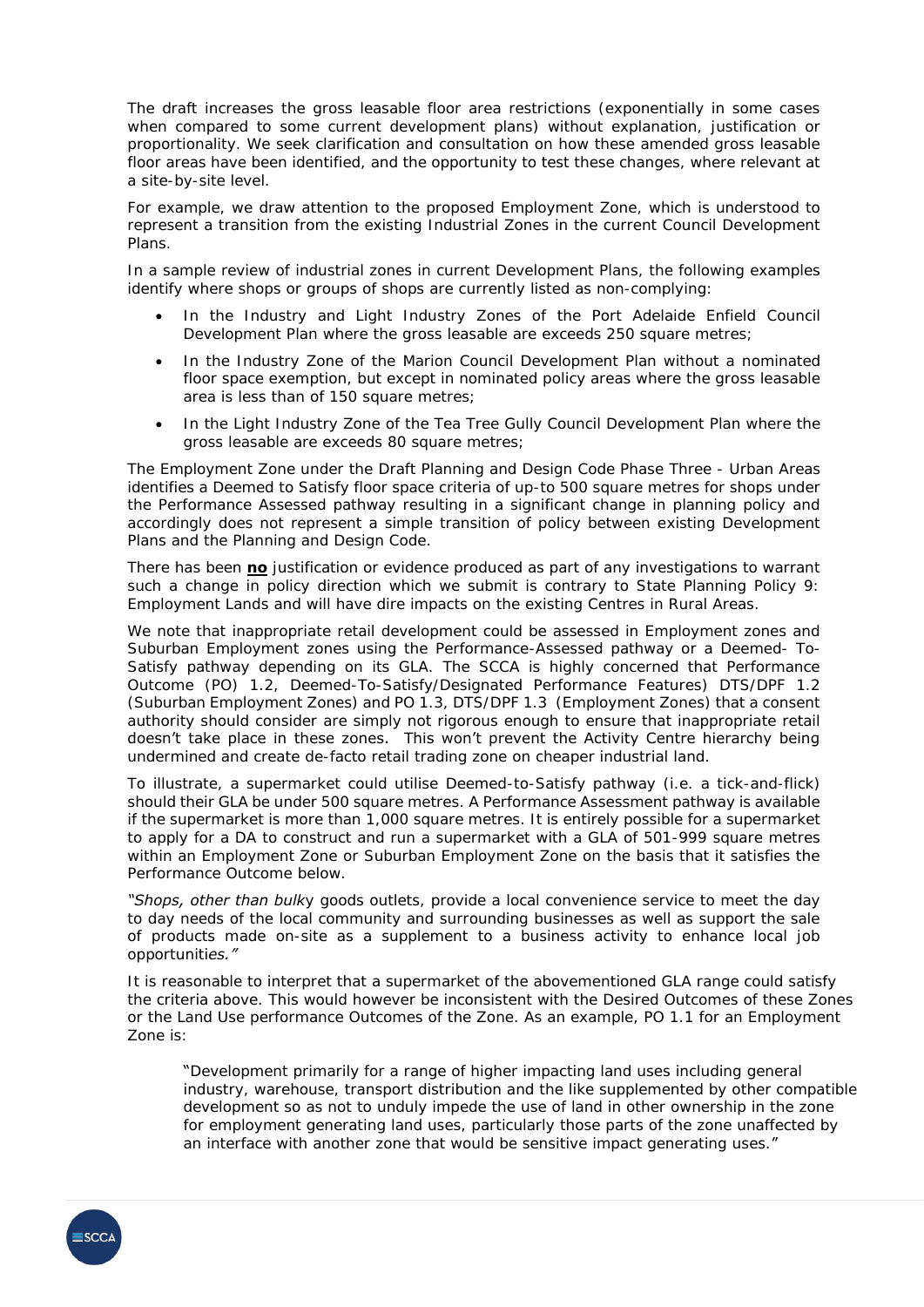*It is for these reasons that we submit the final Code include a clear, proportional and equitable GLA restriction across Employment and Suburban Employment Zones that is representative of the size, scale and complexity of the centres hierarchy.*

# **NO CONSISTENT APPROACH TO THE PUBLIC NOTIFICATION OF "PERFORMANCE ASSESSED" RETAIL DEVELOPMENT THAT DOESN'T MEET THE DEEMED TO SATISFY FLOOR SPACE CRITERIA.**

There are seriously concerning aspects to the Notification procedural matters arising under the draft code, relating to an inconsistent approach to the notification of retail development for "Shops" that exceed the relevant "Deemed to Satisfy" floor space criteria within zones which are not the primary place for retail development.

We understand that the intent is to provide a consistent approach to Public Notification Policy whereby, if a performance assessed development does not meet specific quantitative (DTS) criteria then the development should be the subject to the relevant Notification procedures. Our review identifies numerous inconsistences in the application of this approach where there are Zones (not being Main Street or Activity Centre Zones) where the performance assessment 'shops' regardless of a specified DTA floor space criteria are not listed for Notification. We note the example of a Shop in the Employment Zone which exceeds the DTS criteria of 500 square metres is listed as requiring notification. Contrary to this approach, the Urban Renewal Neighbourhood has a Performance assessed, DTS of 100 square metres for Shops but does not include the same notification trigger.

*We submit the following Zones require review and incorporation of public notification criteria for shops that exceed the specified performance assessed DTS, to ensure consistency of the notification requirements with the draft code:*

- *General Neighbourhood Zone*
- *Greenfield Suburban Neighbourhood Zone*
- *Suburban Employment Zone*
- *Suburban Neighbourhood Zone*
- *Urban Renewal Neighbourhood Zone*

In particular we draw the Commissions attention to the Appendix (attached) that provides a comparative assessment of the Performance Based, Restricted Development and Public Notification Floor Space Triggers in the respective zones.

|  | The summary of the changes recommended by the SCCA are listed below: |  |  |
|--|----------------------------------------------------------------------|--|--|
|  |                                                                      |  |  |
|  |                                                                      |  |  |

| Zone                                       | Recommended Amendment                                                                                                                                                                                   |  |
|--------------------------------------------|---------------------------------------------------------------------------------------------------------------------------------------------------------------------------------------------------------|--|
| Conservation<br>Visitor Experience Subzone | For consistency of policy, shops that exceed the maximum gross<br>leasable floor area for the zone identified by DTS/DPF 1.1 should be<br>subject to notification.                                      |  |
|                                            | The following clause should be included under the Procedural Matters,<br>Notification:                                                                                                                  |  |
|                                            | "(a) shops, consulting rooms or offices in excess of the gross<br>leasable floor area specified in DTS/DPF 1.1"                                                                                         |  |
| General Neighbourhood                      | For consistency of policy, shops, consulting rooms or offices that<br>exceed the maximum gross leasable floor area for the zone identified<br>by DTS/DPF 1.5 and 1.6 should be subject to notification. |  |
|                                            | The following clause should be included under the Procedural Matters,<br>Notification:                                                                                                                  |  |
|                                            | "(e) shops, consulting rooms or offices in excess of the gross<br>leasable floor area specified in DTS/DPF 1.5 or 1.6"                                                                                  |  |
|                                            |                                                                                                                                                                                                         |  |

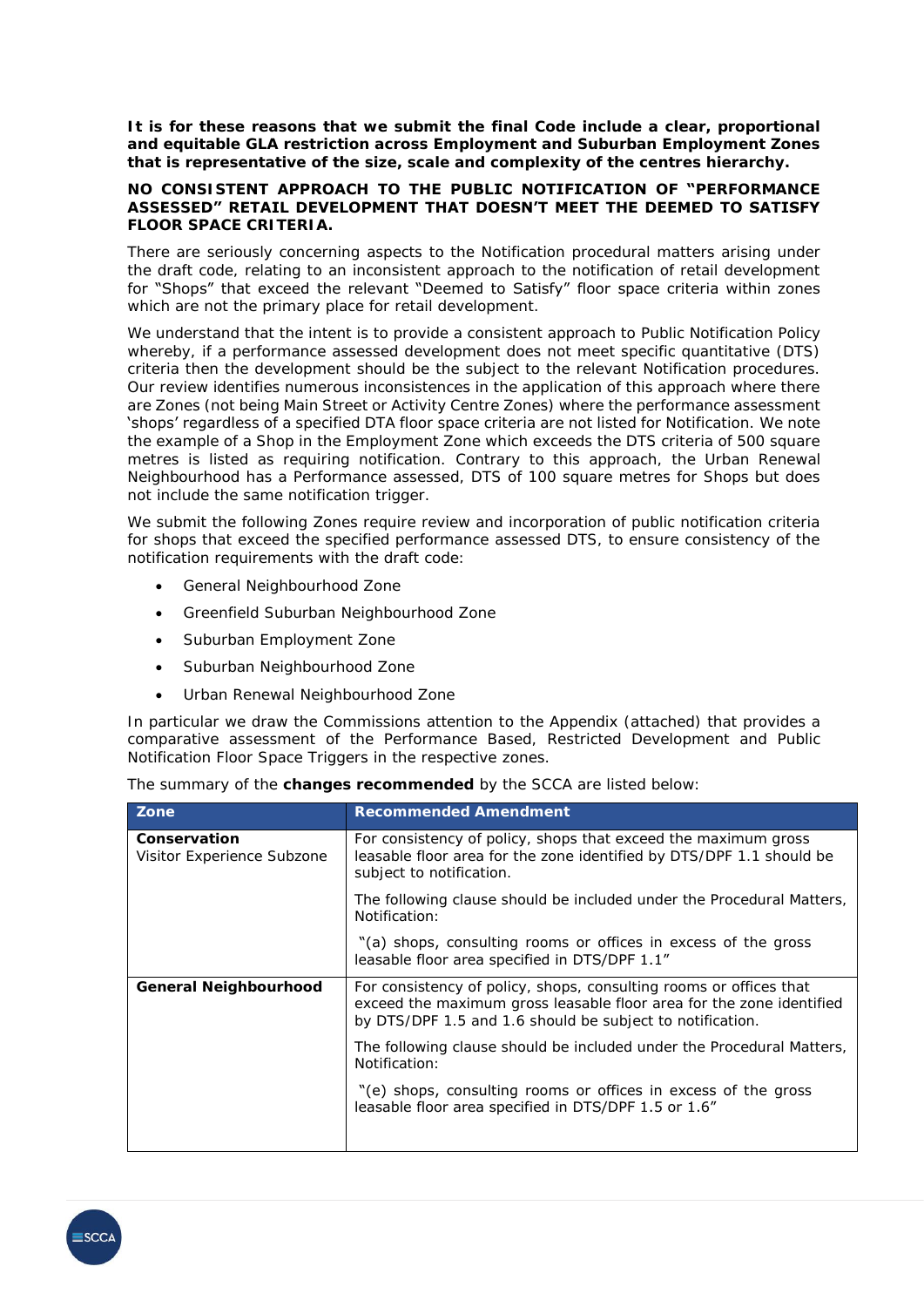| Zone                                      | Recommended Amendment                                                                                                                                                                                                                                                                                                 |
|-------------------------------------------|-----------------------------------------------------------------------------------------------------------------------------------------------------------------------------------------------------------------------------------------------------------------------------------------------------------------------|
| Home Industry                             | The quantitative floor space trigger for notification should be<br>changed to 200m2 for consistency of policy, shops are already<br>listed as Restricted if they are >250m2.and accordingly the<br>trigger should be consistent with the maximum gross leasable<br>floor area for the zone identified by DTS/DPF 1.2  |
| <b>Housing Diversity</b><br>Neighbourhood | For consistency of policy, shops, consulting rooms or offices that<br>exceed the maximum gross leasable floor area for the zone<br>identified by DTS/DPF 1.5 and 1.6 should be subject to<br>notification.                                                                                                            |
|                                           | The following clause should be included under the Procedural<br>Matters, Notification:                                                                                                                                                                                                                                |
|                                           | "(e) shops, consulting rooms or offices in excess of the gross<br>leasable floor area specified in DTS/DPF 1.5 or 1.6"                                                                                                                                                                                                |
| Innovation                                | The quantitative floor space trigger for notification should be<br>changed to 250m2 for consistency of policy, shops are already<br>listed as Restricted if they are >500m2.and accordingly the<br>trigger should be consistent with the maximum gross leasable<br>floor area for the zone identified by DTS/DPF 1.4. |
| Residential<br>Neighbourhood              | The quantitative floor space trigger for notification should be<br>changed to 50m2 for consistency of policy, noting that the<br>maximum gross leasable floor area for the zone identified by<br>DTS/DPF 1.2 is listed as 50m2.                                                                                       |
| Rural                                     | The quantitative floor space trigger for notification should be<br>changed to 100m2 for consistency of policy, noting that the<br>maximum gross leasable floor area for the zone identified by<br>DTS/DPF 6.1 is listed as 100m2.                                                                                     |
| Rural Horticulture                        | The quantitative floor space trigger for notification should be<br>changed to 100m2 for consistency of policy, noting that the<br>maximum gross leasable floor area for the zone identified by<br>DTS/DPF 5.1 is listed as 100m2.                                                                                     |
| <b>Rural Settlement</b>                   | Shops should be included in the list of Restricted Development<br>with the following exclusion: "With a gross leasable area less than<br>200m2"                                                                                                                                                                       |
|                                           | The quantitative floor space trigger for notification should be<br>changed to 150m2 for consistency of policy, noting that the<br>maximum gross leasable floor area for the zone identified by<br>DTS/DPF 1.2 is listed as 150m2".                                                                                    |
| Rural Shack Settlement                    | Shops should be included in the list of Restricted Development<br>with the following exclusion: "With a gross leasable area less than<br>200m2" which would be consistent with the policy of the Rural<br>Living Zone.                                                                                                |
|                                           | A Performance Outcome (PO) and associated DTS/DPF should be<br>inserted within the Assessment Provisions and include refence to<br>a maximum gross leasable floor area of 100m2.                                                                                                                                      |
| Suburban Employment                       | For consistency of policy, shops, consulting rooms or offices that<br>exceed the maximum gross leasable floor area for the zone<br>identified by DTS/DPF 1.3 and 1.4 should be subject to<br>notification.                                                                                                            |
|                                           | The following clause should be included under the Procedural<br>Matters, Notification:                                                                                                                                                                                                                                |
|                                           | "(e) shops, consulting rooms or offices in excess of the gross<br>leasable floor area specified in DTS/DPF 1.3 or 1.4"                                                                                                                                                                                                |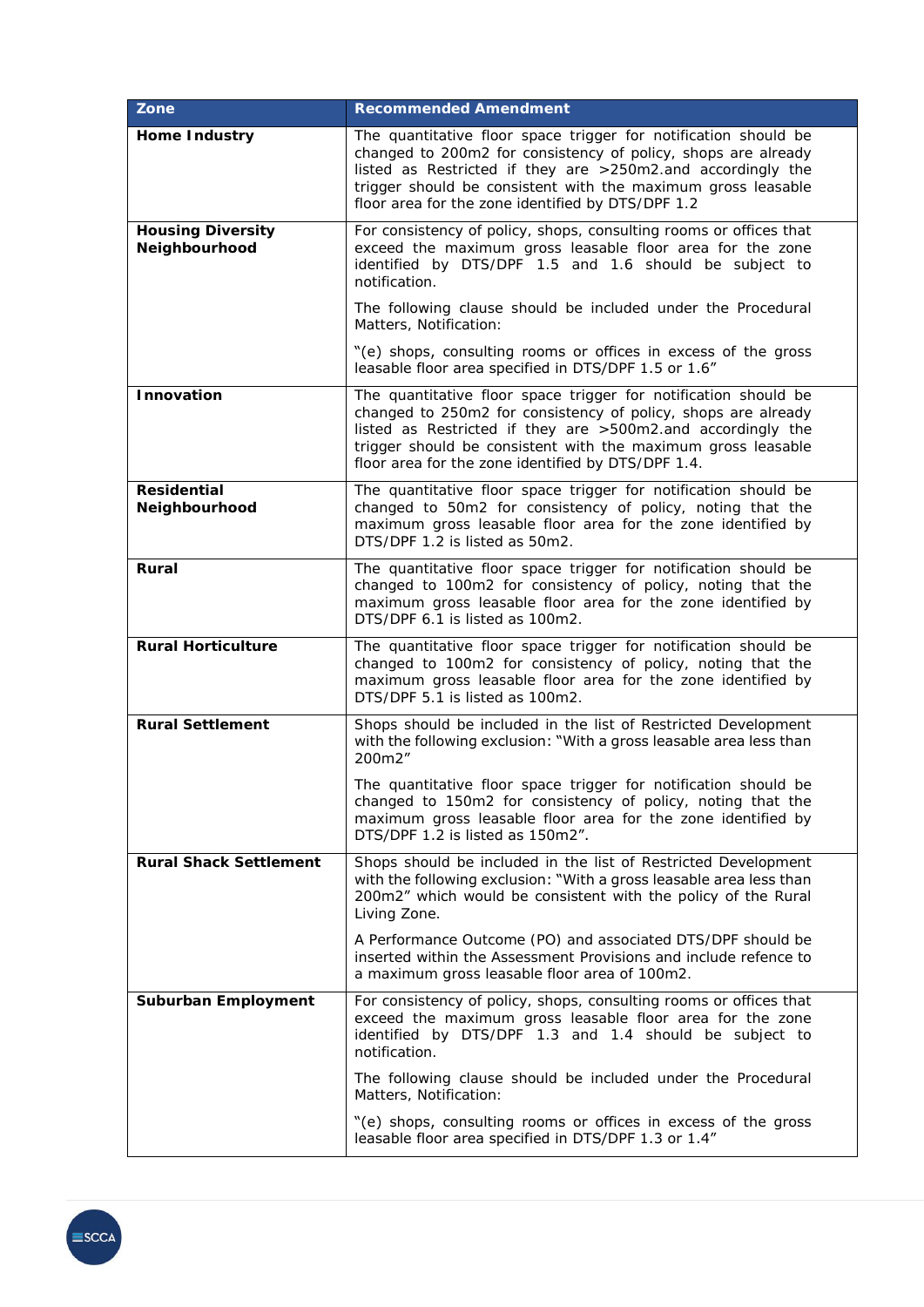| Zone                           | Recommended Amendment                                                                                                                                                                                                                                                                                                                                                                                                                                                         |
|--------------------------------|-------------------------------------------------------------------------------------------------------------------------------------------------------------------------------------------------------------------------------------------------------------------------------------------------------------------------------------------------------------------------------------------------------------------------------------------------------------------------------|
| Tourism Development            | For consistency of policy, shops that exceed the maximum gross<br>leasable floor area for the zone identified by DTS/DPF 1.2 should<br>be subject to notification.                                                                                                                                                                                                                                                                                                            |
|                                | The following clause should be included under the Procedural<br>Matters, Notification:                                                                                                                                                                                                                                                                                                                                                                                        |
|                                | "(d) shops in excess of the gross leasable floor area specified in<br>DTS/DPF 1.2"                                                                                                                                                                                                                                                                                                                                                                                            |
| Urban Neighbourhood            | The quantitative criteria for Restricted Development for shops<br>with a gross leasable floor area greater than 10,000 square<br>metres is unacceptably and disproportionally high providing the<br>opportunity for the development of excessive retail development<br>that compromises the Key Principles of Retail Planning adopted in<br>SPP 9. 10,000 square metres equates to a large Neighbourhood<br>or small District Centre under the current Centre Zone Hierarchy. |
|                                | This is further reinforced through the lack of policy guidance<br>within the general sections of the code relating to the<br>development of out-of-centre retailing.                                                                                                                                                                                                                                                                                                          |
|                                | The Restricted development criteria should be reduced to 2,000<br>square metres for individual tenancies and 6,000 square metres<br>in a single building.                                                                                                                                                                                                                                                                                                                     |
| Urban Renewal<br>Neighbourhood | For consistency of policy, shops, consulting rooms or offices that<br>exceed the maximum gross leasable floor area for the zone<br>identified by DTS/DPF 1.3 and 1.4 should be subject to<br>notification.                                                                                                                                                                                                                                                                    |
|                                | The following clause should be included under the Procedural<br>Matters, Notification:                                                                                                                                                                                                                                                                                                                                                                                        |
|                                | "(e) shops, consulting rooms or offices in excess of the gross<br>leasable floor area specified in DTS/DPF 1.3 or 1.4"                                                                                                                                                                                                                                                                                                                                                        |

The SCCA would be pleased to meet with relevant staff to discuss this submission in more detail. Please do not hesitate to contact me on the state of to discuss further.

Yours sincerely,

 $A.$ 

Angus Nardi **Executive Director** 

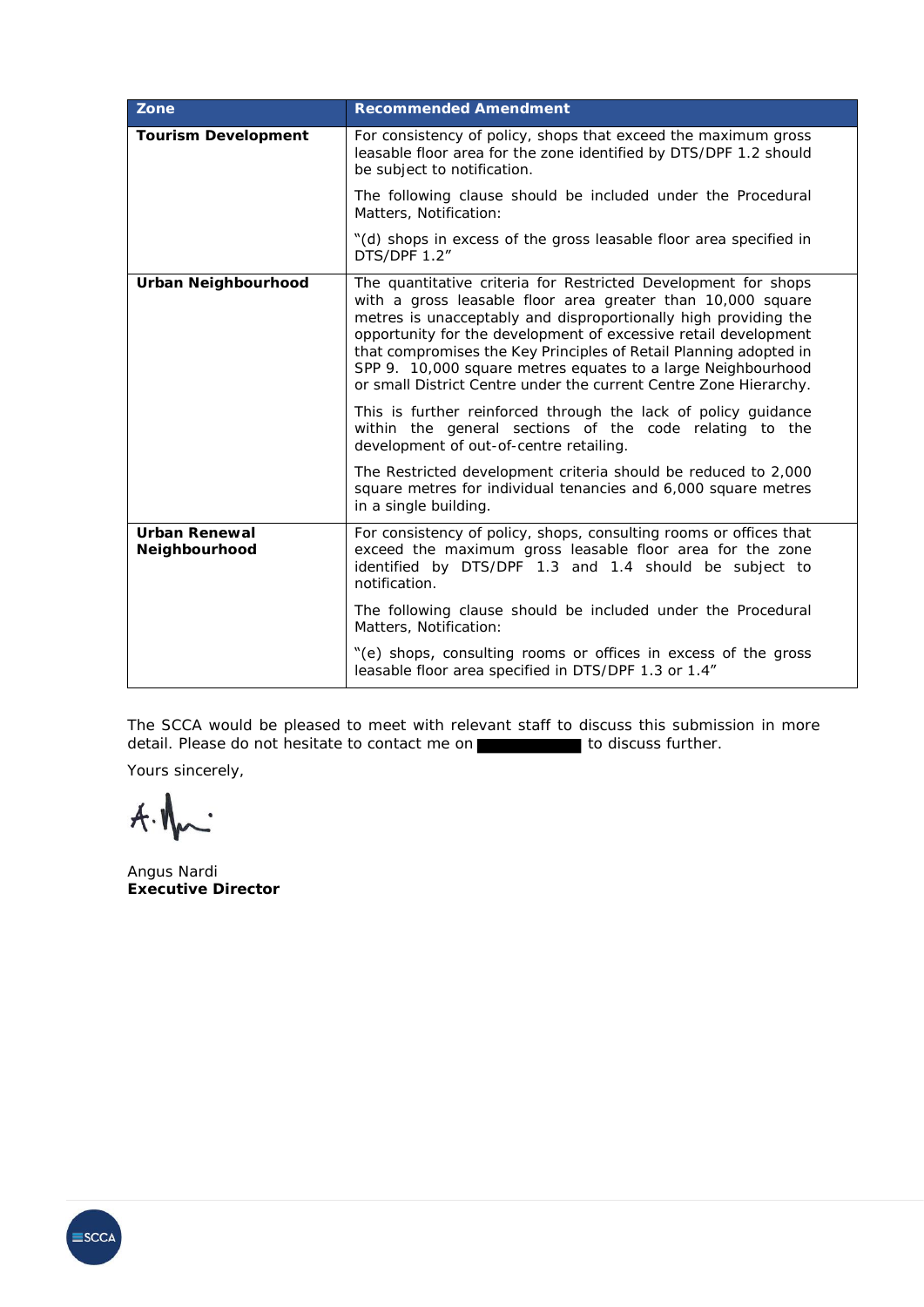# **Appendix**

# **Draft Planning and Design Code – Phase 3**

*…reviewed for 'shop' development*

| Zone                                                 | <b>Accepted Development</b> | <b>Code Assessed</b>                                                 |                                                                                    | <b>Impact Assessed</b>                                   | <b>Public Notification</b>                                                                                                            | <b>Notes / SCCA Recommendations</b>                                                                                                                                                                                                                                                                            |
|------------------------------------------------------|-----------------------------|----------------------------------------------------------------------|------------------------------------------------------------------------------------|----------------------------------------------------------|---------------------------------------------------------------------------------------------------------------------------------------|----------------------------------------------------------------------------------------------------------------------------------------------------------------------------------------------------------------------------------------------------------------------------------------------------------------|
|                                                      |                             | <b>Deemed to Satisfy</b>                                             | <b>Performance Assessed</b>                                                        | <b>Restricted</b>                                        |                                                                                                                                       |                                                                                                                                                                                                                                                                                                                |
| <b>Business</b><br>Neighbourhood                     | $\pmb{\times}$              | $\star$                                                              | $\checkmark$<br>DTS/DPF 1.2 <250m <sup>2</sup>                                     | $\checkmark$ >500m <sup>2</sup><br>excluding restaurants | $\checkmark$ >250m <sup>2</sup><br>or fails to comply with<br>DPF 3.1 of the Zone                                                     |                                                                                                                                                                                                                                                                                                                |
| <b>Capital City</b>                                  | $\pmb{\times}$              | $\star$                                                              | $\checkmark$                                                                       | $\pmb{\times}$                                           | $\checkmark$                                                                                                                          |                                                                                                                                                                                                                                                                                                                |
| <b>Caravan and Tourist</b><br>Park                   | $\pmb{\times}$              | $\checkmark$ * <150m <sup>2</sup><br>DTS/DPF 1.6 < 150m <sup>2</sup> | $\checkmark$ * <300m <sup>2</sup><br>DTS/DPF $1.6 < 150m^2$                        | $\checkmark$ >300m <sup>2</sup><br>excluding restaurants | $\sqrt{ }$ > 150m <sup>2</sup><br>where adjacent to land<br>used for residential<br>purposes<br>(see Note *1 for<br>other inclusions) | <b>Notes:</b><br>*1: Other inclusions for public notification:<br>• a restaurant located within 30 metres of a zone primarily for resident<br>on land in other ownership                                                                                                                                       |
| <b>City Living</b>                                   | $\boldsymbol{\mathsf{x}}$   | $\pmb{\times}$                                                       | $\checkmark$<br>DTS/DPF 1.4 <50m <sup>2</sup>                                      | $\checkmark$ *<br>$>200m^2$                              | $\checkmark$                                                                                                                          |                                                                                                                                                                                                                                                                                                                |
| <b>City Main Street</b>                              | $\pmb{\times}$              | $\star$                                                              | $\checkmark$<br>DTS/DPF 1.2 < 2,000m <sup>2</sup><br>in a single building          | $\pmb{\times}$                                           | $\sqrt{}$ > 2,000m <sup>2</sup>                                                                                                       |                                                                                                                                                                                                                                                                                                                |
| <b>City Park Lands</b>                               | $\boldsymbol{\mathsf{x}}$   | $\pmb{\times}$                                                       | $\checkmark$<br>DTS/DPF 1.2 < 100m <sup>2</sup>                                    | $\boldsymbol{\mathsf{x}}$                                | $\checkmark$ >100m <sup>2</sup>                                                                                                       |                                                                                                                                                                                                                                                                                                                |
| <b>City Riverbank</b>                                | $\boldsymbol{\mathsf{x}}$   | $\star$                                                              | $\checkmark$<br>unless in Innovation<br>Subzone<br>DTS/DPF 1.2 < 250m <sup>2</sup> | $\pmb{\times}$                                           | $\star$                                                                                                                               |                                                                                                                                                                                                                                                                                                                |
| <b>Coastal Waters and</b><br><b>Offshore Islands</b> | $\boldsymbol{\mathsf{x}}$   | $\pmb{\times}$                                                       | $\star$                                                                            | $\pmb{\times}$                                           | $\checkmark$                                                                                                                          |                                                                                                                                                                                                                                                                                                                |
| <b>Commonwealth Facility</b>                         | $\pmb{\times}$              | $\pmb{\times}$                                                       | $\star$                                                                            | $\pmb{\times}$                                           | $\pmb{\times}$                                                                                                                        |                                                                                                                                                                                                                                                                                                                |
| <b>Community Facilities</b>                          | $\pmb{\times}$              | $\pmb{\times}$                                                       | $\star$                                                                            | $\pmb{\times}$                                           | $\checkmark$                                                                                                                          |                                                                                                                                                                                                                                                                                                                |
| Conservation                                         | $\pmb{\times}$              | $\pmb{\times}$                                                       | $\star$                                                                            | $\pmb{\times}$                                           | $\checkmark$                                                                                                                          |                                                                                                                                                                                                                                                                                                                |
| Visitor Experience<br>Subzone                        | $\boldsymbol{\mathsf{x}}$   | $\pmb{\times}$                                                       | $\checkmark$<br>DTS/DPF 1.1 < 150m <sup>2</sup>                                    | $\boldsymbol{\mathsf{x}}$                                | $\pmb{\times}$                                                                                                                        | <b>RECOMMENDATION:</b><br>For consistency of policy, shops that exceed the maximum gross lease<br>by DTS/DPF 1.1 should be subject to notification.<br>The following clause should be included under the Procedural Matter<br>"(a) shops, consulting rooms or offices in excess of the gross leasable<br>1.1'' |
| <b>Deferred Urban</b>                                | $\pmb{\times}$              | $\pmb{\times}$                                                       | $\star$                                                                            | $\pmb{\times}$                                           | $\checkmark$                                                                                                                          |                                                                                                                                                                                                                                                                                                                |
| <b>Employment</b>                                    | $\pmb{\times}$              | $\pmb{\times}$                                                       | $\checkmark$ <1,000m <sup>2,</sup><br>other than a                                 | $\sqrt{}$ > 1,000m <sup>2</sup>                          | $\checkmark$ >500m <sup>2</sup><br>unless associated with an                                                                          | <b>Notes:</b><br>*1: Additional criteria applicable to DPF 1.3 includes shops:<br>• in the form of bulky goods outlet; or                                                                                                                                                                                      |

|  | SCCA Recommendations |
|--|----------------------|
|--|----------------------|

of a zone primarily for residential purposes or an existing dwelling

**For consistency of policy, shops that exceed the maximum gross leasable floor area for the zone identified** 

**Example 1 example 1 Procedural Matters, Notification:** 

**"(a) shops, consulting rooms or offices in excess of the gross leasable floor area specified in DTS/DPF**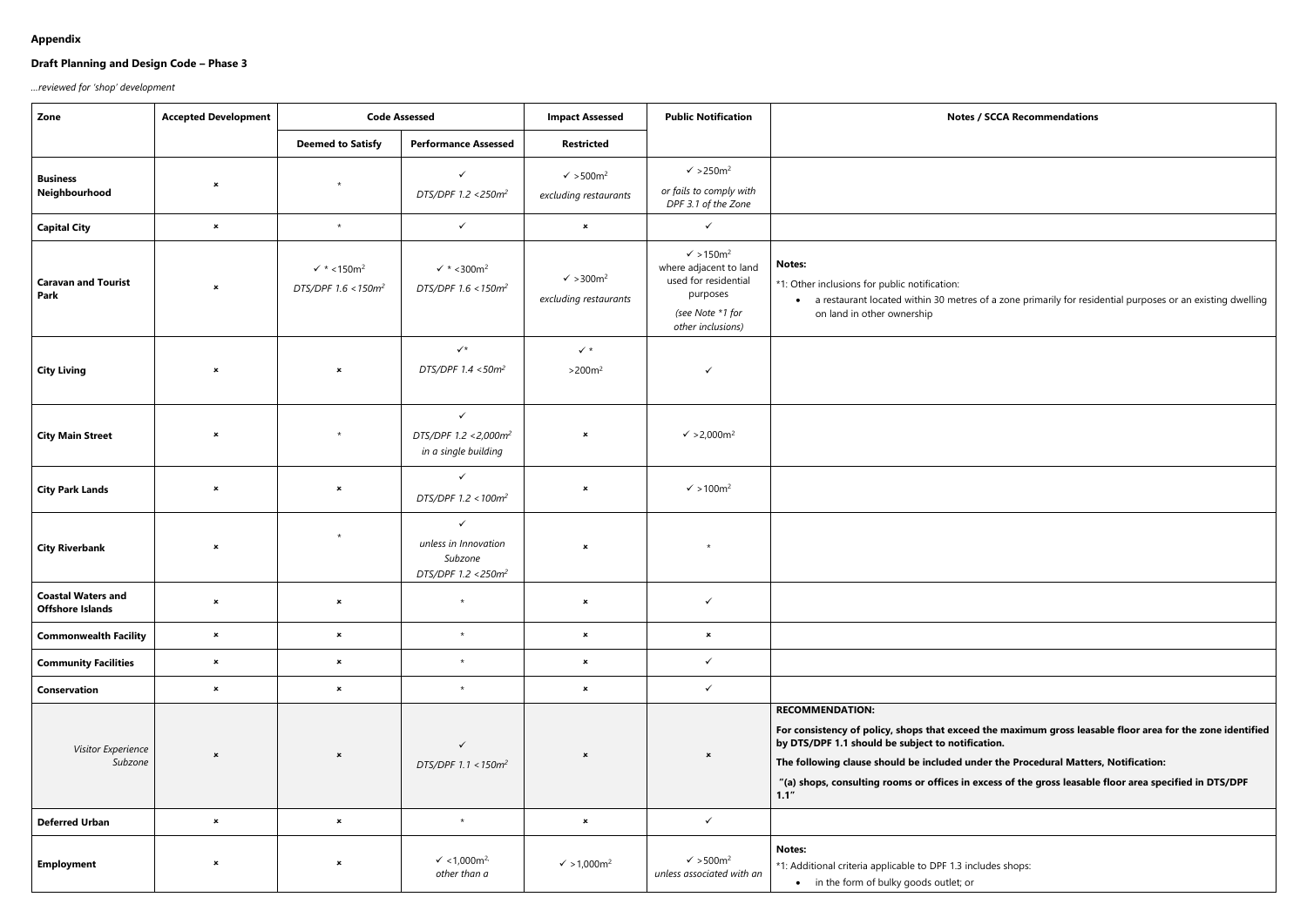**For consistency of policy, shops, consulting rooms or offices that exceed the maximum gross leasable floor 1.5** and 1.6 should be subject to notification.

**The quantitative floor space trigger should be changed to 250m<sup>2</sup> for consistency of policy, shops are .and accordingly the trigger should be consistent with the ne identified by DTS/DPF 1.4.** 

**The quantitative floor space trigger for notification should be changed to 200m<sup>2</sup> for consistency of policy, shops are already listed as Restricted if they are >250m<sup>2</sup> .and accordingly the trigger should be consistent**  or the zone identified by DTS/DPF 1.2.

ing that has been lawfully used as a shop, office, or consulting

erial or collector road or adjacent to a City Main Street or Activity

des shop which:

an arterial or collector road, or adjacent an Urban Corridor, Main

**The following clause should be included under the Procedural Matters, Notification:**

**"(e) shops, consulting rooms or offices in excess of the gross leasable floor area specified in DTS/DPF 1.5** 

**For consistency of policy, shops, consulting rooms or offices that exceed the maximum gross leasable floor 1.5** and 1.6 should be subject to notification.

**r the Procedural Matters, Notification:** 

| Zone                                        | <b>Accepted Development</b> | <b>Code Assessed</b>      |                                                                                                                                | <b>Impact Assessed</b>                  | <b>Public Notification</b>        | Notes / SCC/                                                                                                                                                                                                                                                                                                                                                                                                                                                                                                                                                                                                                |
|---------------------------------------------|-----------------------------|---------------------------|--------------------------------------------------------------------------------------------------------------------------------|-----------------------------------------|-----------------------------------|-----------------------------------------------------------------------------------------------------------------------------------------------------------------------------------------------------------------------------------------------------------------------------------------------------------------------------------------------------------------------------------------------------------------------------------------------------------------------------------------------------------------------------------------------------------------------------------------------------------------------------|
|                                             |                             | <b>Deemed to Satisfy</b>  | <b>Performance Assessed</b>                                                                                                    | <b>Restricted</b>                       |                                   |                                                                                                                                                                                                                                                                                                                                                                                                                                                                                                                                                                                                                             |
|                                             |                             |                           | bulky goods outlet or<br>ancillary to an industry<br>DTS/DPF 1.3 <500m <sup>2</sup>                                            | (see Note *2<br>for further exclusions) | industry on the same<br>allotment | ancillary to an industry on the same allotme<br>*2: A 'shop' is classified as 'Restricted Development' e<br>bulky goods outlet;<br>$\bullet$<br>development is ancillary to an industry on th                                                                                                                                                                                                                                                                                                                                                                                                                               |
| <b>Employment (Bulk</b><br>Handling)        | $\pmb{\times}$              | $\boldsymbol{\mathsf{x}}$ | $\star$                                                                                                                        | ×                                       | ✓                                 |                                                                                                                                                                                                                                                                                                                                                                                                                                                                                                                                                                                                                             |
| General<br>Neighbourhood                    | $\pmb{\times}$              | $\boldsymbol{\mathsf{x}}$ | $\checkmark$<br>DTS/DPF $1.5 < 100m^2$<br>(see Note *1)<br>DTS/DPF 1.6 < 200m <sup>2</sup><br>(see Note *2)                    | $\sqrt{}$ > 1,000m <sup>2</sup>         | ×                                 | <b>Notes:</b><br>*1: Shops do not exceed floor area stated other than:<br>• a change in the use of an existing building t<br>room (or any combination thereof); or<br>where located with a frontage to an arterial<br>Centre Zone.<br>*2: Additional criteria applicable to DPF 1.6 includes :<br>• are located on sites with a frontage to an ar<br>Centre Zone<br><b>RECOMMENDATION:</b><br>For consistency of policy, shops, consulting room<br>floor area for the zone identified by DTS/DPF 1.5<br>The following clause should be included under th<br>"(e) shops, consulting rooms or offices in excess<br>or 1.6"    |
| <b>Greenfield Suburban</b><br>Neighbourhood | $\pmb{\times}$              | $\boldsymbol{\mathsf{x}}$ | DTS/DPF $1.2 < 150 m^2$                                                                                                        | $\sqrt{}$ > 1,000m <sup>2</sup>         | ×                                 | <b>RECOMMENDATION:</b><br>The quantitative floor space trigger should be cha<br>already listed as Restricted if they are >500m <sup>2</sup> .and<br>maximum gross leasable floor area for the zone io                                                                                                                                                                                                                                                                                                                                                                                                                       |
| <b>Hills Face</b>                           | $\pmb{\times}$              | ×                         | $\star$                                                                                                                        | $\boldsymbol{\mathsf{x}}$               | $\star\star$                      |                                                                                                                                                                                                                                                                                                                                                                                                                                                                                                                                                                                                                             |
| <b>Home Industry</b>                        | ×                           | $\boldsymbol{\mathsf{x}}$ | $\sqrt{250m^2}$<br>DTS/DPF 1.2 < 200m <sup>2</sup>                                                                             | $\sqrt{}$ >250m <sup>2</sup>            | $\sqrt{}$ > 100m <sup>2</sup>     | <b>RECOMMENDATION:</b><br>The quantitative floor space trigger for notificatio<br>shops are already listed as Restricted if they are ><br>with the maximum gross leasable floor area for th                                                                                                                                                                                                                                                                                                                                                                                                                                 |
| <b>Housing Diversity</b><br>Neighbourhood   | $\pmb{\times}$              | $\boldsymbol{\mathsf{x}}$ | $\sqrt{4.1,000}$ m <sup>2</sup><br>DTS/DPF $1.5 < 100m^2$<br>(see Note *1)<br>DTS/DPF 1.6 < 200m <sup>2</sup><br>(see Note *2) | $\sqrt{}$ > 1,000m <sup>2</sup>         | ✓<br>(see Note *3)                | <b>Notes:</b><br>*1: Shops do not exceed floor area stated other than:<br>• a change in the use of an existing building t<br>room (or any combination thereof); or<br>where located with a frontage to an arterial<br>Centre Zone.<br>*2: Additional criteria applicable to DPF 1.6 includes s<br>• are located on sites with a frontage to an ar<br>Street or Activity Centre Zone<br>*3: Stated as 'non-residential development'.<br><b>RECOMMENDATION:</b><br>For consistency of policy, shops, consulting room<br>floor area for the zone identified by DTS/DPF 1.5<br>The following clause should be included under th |

#### **ZCCA Recommendations**

btment.

ent' excluding where:

on the same allotment

ing that has been lawfully used as a shop, office, or consulting

erial or collector road or adjacent to a City Main Street or Activity

des shop which:

an arterial or collector road, or adjacent a Main Street or Activity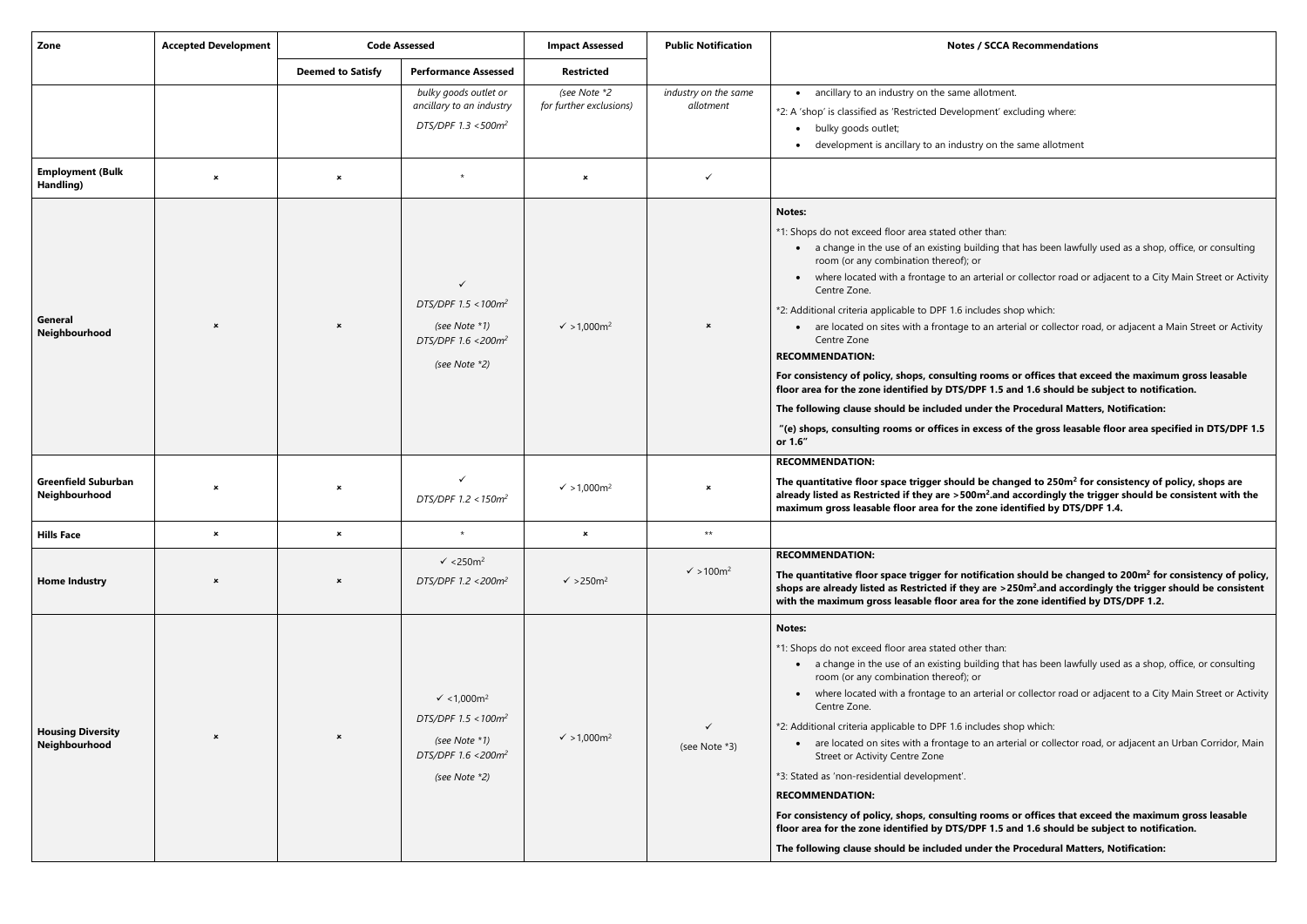**"(e) shops, consulting rooms or offices in excess of the gross leasable floor area specified in DTS/DPF 1.5**

ent' excluding where it is ancillary to and located on the same

**The quantitative floor space trigger for notification should be changed to 250m<sup>2</sup> for consistency of policy, shops are already listed as Restricted if they are >500m<sup>2</sup> .and accordingly the trigger should be consistent**  for the zone identified by DTS/DPF 1.4.

ot satisfy DTS/DPF 3.6, 3.7 or 3.8

\*1: '*Change of use from a shop, office or consulting room to a shop, office or consulting room or any combination of these uses where the area to be occupied by the proposed development is located in an existing building and utilises* 

 $i$  except where any of the following apply:

'restaurant' are classified as 'Performance Assessed Development'

pment' are excluded from notification except where they involve

etail fuel outlet, hotel, industry or code assessed development' in Innovation Zone Table 3 that is

| Zone                                                      | <b>Accepted Development</b> | <b>Code Assessed</b>      |                                                                                                                   | <b>Impact Assessed</b>                                                  | <b>Public Notification</b>                                                                                                           | Notes / SO                                                                                                                                                                                                                                                                                                                                                                                                                                                                                                                                                                                                                                                                                                                                                                                                   |
|-----------------------------------------------------------|-----------------------------|---------------------------|-------------------------------------------------------------------------------------------------------------------|-------------------------------------------------------------------------|--------------------------------------------------------------------------------------------------------------------------------------|--------------------------------------------------------------------------------------------------------------------------------------------------------------------------------------------------------------------------------------------------------------------------------------------------------------------------------------------------------------------------------------------------------------------------------------------------------------------------------------------------------------------------------------------------------------------------------------------------------------------------------------------------------------------------------------------------------------------------------------------------------------------------------------------------------------|
|                                                           |                             | <b>Deemed to Satisfy</b>  | <b>Performance Assessed</b>                                                                                       | <b>Restricted</b>                                                       |                                                                                                                                      |                                                                                                                                                                                                                                                                                                                                                                                                                                                                                                                                                                                                                                                                                                                                                                                                              |
|                                                           |                             |                           |                                                                                                                   |                                                                         |                                                                                                                                      | "(e) shops, consulting rooms or offices in exces<br>or 1.6"                                                                                                                                                                                                                                                                                                                                                                                                                                                                                                                                                                                                                                                                                                                                                  |
| Infrastructure                                            | $\boldsymbol{\mathsf{x}}$   | $\pmb{\times}$            | $\star$                                                                                                           | $\pmb{\times}$                                                          | $\star\star$                                                                                                                         |                                                                                                                                                                                                                                                                                                                                                                                                                                                                                                                                                                                                                                                                                                                                                                                                              |
| <b>Infrastructure (Airfield)</b>                          | ×                           | $\boldsymbol{\mathsf{x}}$ | ✓                                                                                                                 | $\sqrt{}$ >250m <sup>2</sup><br>(see Note *1<br>for further exclusions) | $***$                                                                                                                                | <b>Notes:</b><br>*1: A 'shop' is classified as 'Restricted Developmer<br>allotment as an airfield passenger terminal.                                                                                                                                                                                                                                                                                                                                                                                                                                                                                                                                                                                                                                                                                        |
| Infrastructure<br>(Ferry and Marina<br><b>Facilities)</b> | ×                           | $\pmb{\times}$            | $\checkmark$<br>in association with a<br>marina or ferry terminal                                                 | $\pmb{\times}$                                                          | $***$                                                                                                                                |                                                                                                                                                                                                                                                                                                                                                                                                                                                                                                                                                                                                                                                                                                                                                                                                              |
| Innovation                                                | $\pmb{\times}$              | (see Note *1)             | ✓<br>(see Note *2<br>for clarification)<br>DTS/DPF 1.4 < 250m <sup>2</sup>                                        | $\checkmark$ >500m <sup>2</sup><br>excluding restaurants                | $\sqrt{ }$ > 500m <sup>2</sup><br>(see Note *3)                                                                                      | <b>Notes:</b><br>*1: 'Change of use from a shop, office or consulting<br>these uses where the area to be occupied by the pro<br>existing on-site car parking'<br>is classified as 'Deemed-to-Satisfy Development' e<br>State Heritage Area Overlay<br>State Heritage Place Overlay<br>*2: Both a 'shop (not being a restaurant)' and a 're<br>but are subject to different assessment provisions.<br>*3: All classes of 'Performance Assessed Developm<br>any of the following:<br>construction of or change of use to a reta<br>any development defined as 'all other co<br>located adjacent to a sensitive receiver.<br><b>RECOMMENDATION:</b><br>The quantitative floor space trigger for notifica<br>shops are already listed as Restricted if they are<br>with the maximum gross leasable floor area fo |
| <b>Master-planned</b><br>Suburban<br>Neighbourhood        | ×                           | $\boldsymbol{\mathsf{x}}$ | $\checkmark$<br>DTS/DPF 3.5 <250m <sup>2</sup> , or<br><1,500m <sup>2</sup> if in established<br>activity centres | ×                                                                       | $\checkmark$ >250m <sup>2</sup> or,<br>$>1,500m^2$ if in<br>established activity<br>centres<br>(see Note *1 for<br>other inclusions) | <b>Notes:</b><br>*1: Other inclusions for public notification:<br>• non-residential development that do not                                                                                                                                                                                                                                                                                                                                                                                                                                                                                                                                                                                                                                                                                                  |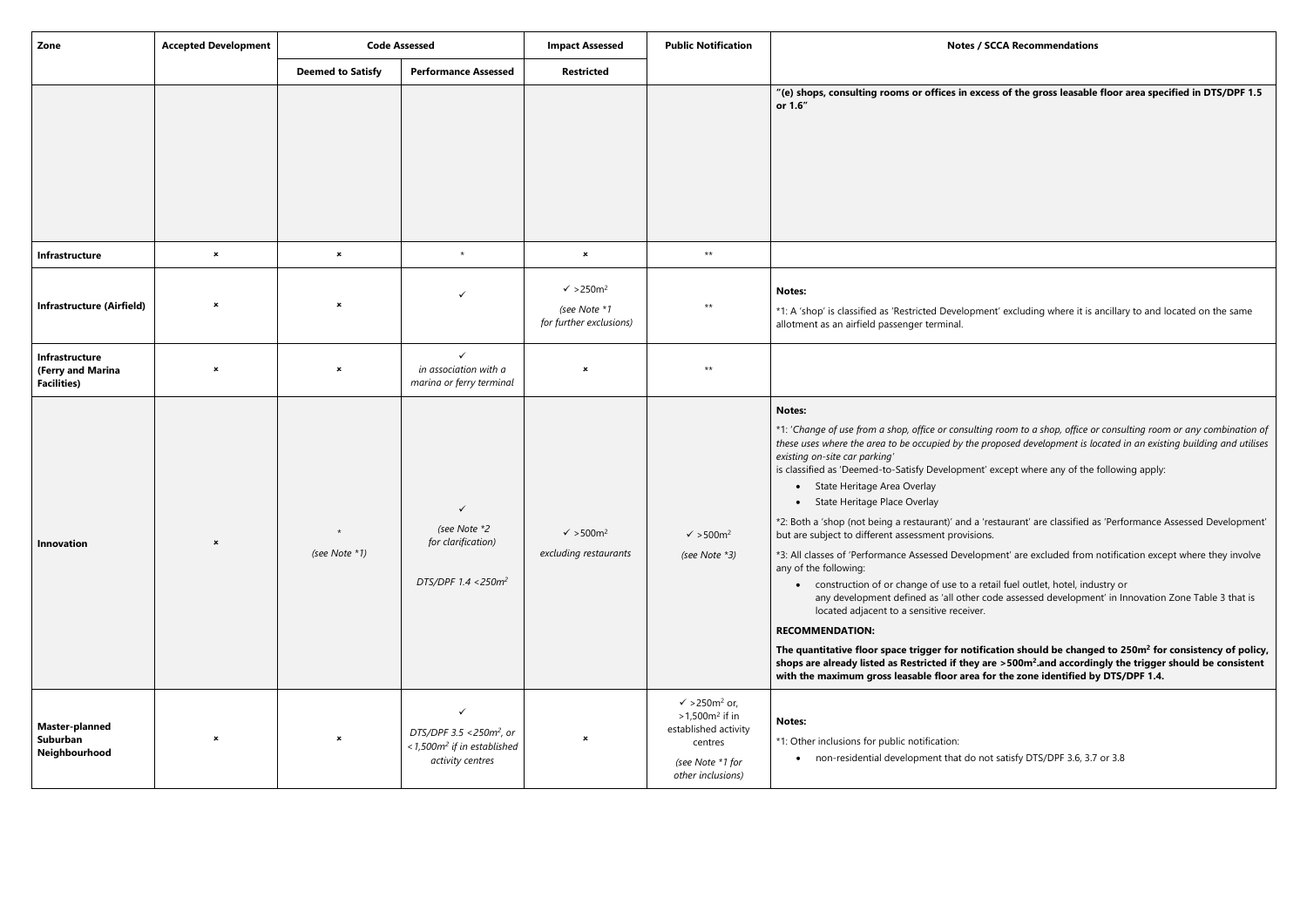des shops which are:

otorsport circuit, strip and track facilities

de shops which:

e allotment or adjoining allotment used for primary production

or goods that are primarily sourced, produced or manufactured

• have an area for the display of produce or goods external to a building not exceeding 25m<sup>2</sup>;

result in more than 75 seats for customer dining purposes.

d within the overlays listed in the Deemed-to-Satisfy as 'All other Code Assessed Development'.

ent' excluding where:

ne allotment or adjoining allotment used for primary production I consumption produce or goods that are primarily sourced, ne allotment or from the region.

uded from notification except where it involves any of the

the boundary of a zone that primarily intends to accommodate

ory of 'All other Code Assessed Development' in Recreation Zone

ise of an existing building that has been lawfully used as a shop, office or consulting room (or any combination thereof), shops do not exceed 50m<sup>2</sup> in gross leasable floor area

# **The quantitative floor space trigger for notification should be changed to 50m<sup>2</sup> for consistency of policy, noting that incredum in that is set identified by DTS/DPF 1.2 is listed as**

ise of an existing building that has been lawfully used as a shop, office or consulting room (or any combination thereof), shops do not exceed 250m<sup>2</sup> in gross leasable floor area

| Zone                                | <b>Accepted Development</b> | <b>Code Assessed</b>                                                                                                                                      |                                                                                                                                                                      | <b>Impact Assessed</b>                                                                           | <b>Public Notification</b>                                                                                                                                | Notes / SC                                                                                                                                                                                                                                                                                                                                                                                                                                                                                                                                                                                                                                                                                            |
|-------------------------------------|-----------------------------|-----------------------------------------------------------------------------------------------------------------------------------------------------------|----------------------------------------------------------------------------------------------------------------------------------------------------------------------|--------------------------------------------------------------------------------------------------|-----------------------------------------------------------------------------------------------------------------------------------------------------------|-------------------------------------------------------------------------------------------------------------------------------------------------------------------------------------------------------------------------------------------------------------------------------------------------------------------------------------------------------------------------------------------------------------------------------------------------------------------------------------------------------------------------------------------------------------------------------------------------------------------------------------------------------------------------------------------------------|
|                                     |                             | <b>Deemed to Satisfy</b>                                                                                                                                  | <b>Performance Assessed</b>                                                                                                                                          | <b>Restricted</b>                                                                                |                                                                                                                                                           |                                                                                                                                                                                                                                                                                                                                                                                                                                                                                                                                                                                                                                                                                                       |
| <b>Motorsport Park</b>              | $\pmb{\times}$              | ✓<br>DTS/DPF 1.2 < 250 $m^2$<br>where not ancillary to<br>and in association with a<br>motorsport circuit, strip<br>and track facilities<br>(see Note *1) | $\checkmark$<br>DTS/DPF 1.2 < 250 $m^2$<br>where not ancillary to<br>and in association with a<br>motorsport circuit, strip<br>and track facilities<br>(see Note *1) | $\boldsymbol{\mathsf{x}}$                                                                        | $\sqrt{ }$ > 500m <sup>2</sup><br>unless ancillary to and in<br>association with a<br>motorsport circuit,<br>industry or tourist<br>accommodation         | Notes:<br>*1: Additional criteria applicable to DPF 1.2 includes<br>not a bulky goods outlet,<br>$\bullet$<br>ancillary to and in association with a moto                                                                                                                                                                                                                                                                                                                                                                                                                                                                                                                                             |
| <b>Open Space</b>                   | $\pmb{\times}$              | ×                                                                                                                                                         | ✓<br>DTS/DPF 1.3 <50m <sup>2</sup>                                                                                                                                   | $\pmb{\times}$                                                                                   | $\star\star$                                                                                                                                              |                                                                                                                                                                                                                                                                                                                                                                                                                                                                                                                                                                                                                                                                                                       |
| Peri-Urban                          | ×                           | ✓<br>(see Note *1<br>for exceptions)                                                                                                                      | $\checkmark$<br>DTS/DPF 6.1 < $100m^2$<br>if in overlays listed in<br>Deemed-to-Satisfy<br>(see Note *2)<br>(see Note *3)                                            | $\sqrt{}$ >250m <sup>2</sup><br>excluding restaurants<br>(see Note *4<br>for further exclusions) | $\sqrt{ } > 200 m^2$                                                                                                                                      | <b>Notes:</b><br>*1: Except where applicable overlays apply<br>*2: Additional criteria applicable to DTS 6.1 include<br>are ancillary to and located on the same a<br>or value adding;<br>offer for sale or consumption produce or<br>on the same allotment or from the region;<br>have an area for the display of produce or<br>are in the form of a restaurant, do not resu<br>*3: If development exceeds 100m <sup>2</sup> and is located w<br>Development categorisation it will be assessed as<br>*4: A 'shop' is classified as 'Restricted Development<br>It is ancillary to and located on the same a<br>or value adding and offers for sale and co<br>produced, or manufactured on the same a |
| <b>Recreation</b>                   | ×                           | $\pmb{\times}$                                                                                                                                            |                                                                                                                                                                      | $\pmb{\times}$                                                                                   | $\checkmark$<br>(see Note *1)                                                                                                                             | <b>Notes:</b><br>*1: 'Performance Assessed Development' is exclude<br>following:<br>the development is located adjacent to th<br>sensitive receivers; or<br>the development falls within the category<br>- Table 3.                                                                                                                                                                                                                                                                                                                                                                                                                                                                                   |
| <b>Remote Areas</b>                 | $\boldsymbol{\mathsf{x}}$   | $\pmb{\times}$                                                                                                                                            | $\star$                                                                                                                                                              | $\pmb{\times}$                                                                                   | $\star\star$                                                                                                                                              |                                                                                                                                                                                                                                                                                                                                                                                                                                                                                                                                                                                                                                                                                                       |
| <b>Residential</b><br>Neighbourhood | $\pmb{\times}$              | $\boldsymbol{\mathsf{x}}$                                                                                                                                 | $\star$<br>DTS/DPF $1.2 < 50m^2$                                                                                                                                     | $\sqrt{}$ >200m <sup>2</sup><br>excluding restaurants                                            | $\sqrt{100m^2}$<br>if it is not adjacent to an<br>existing commercial<br>activity<br>$>250m^2$<br>where located on a<br>collector or higher order<br>road | <b>Notes:</b><br>DTS/DPF 1.2 states other than a change in the use<br>office or consulting room (or any combination ther<br>(individually or combined).<br><b>RECOMMENDATION:</b><br>The quantitative floor space trigger for notificat<br>noting that the maximum gross leasable floor a<br>$50m²$ .                                                                                                                                                                                                                                                                                                                                                                                                 |
| <b>Residential Park</b>             | ×                           | ×                                                                                                                                                         |                                                                                                                                                                      | $\sqrt{}$ > 1,000m <sup>2</sup>                                                                  | $\star\star$                                                                                                                                              | <b>Notes:</b><br>DTS/DPF 1.5 states other than a change in the use<br>office or consulting room (or any combination ther<br>(individually or combined).                                                                                                                                                                                                                                                                                                                                                                                                                                                                                                                                               |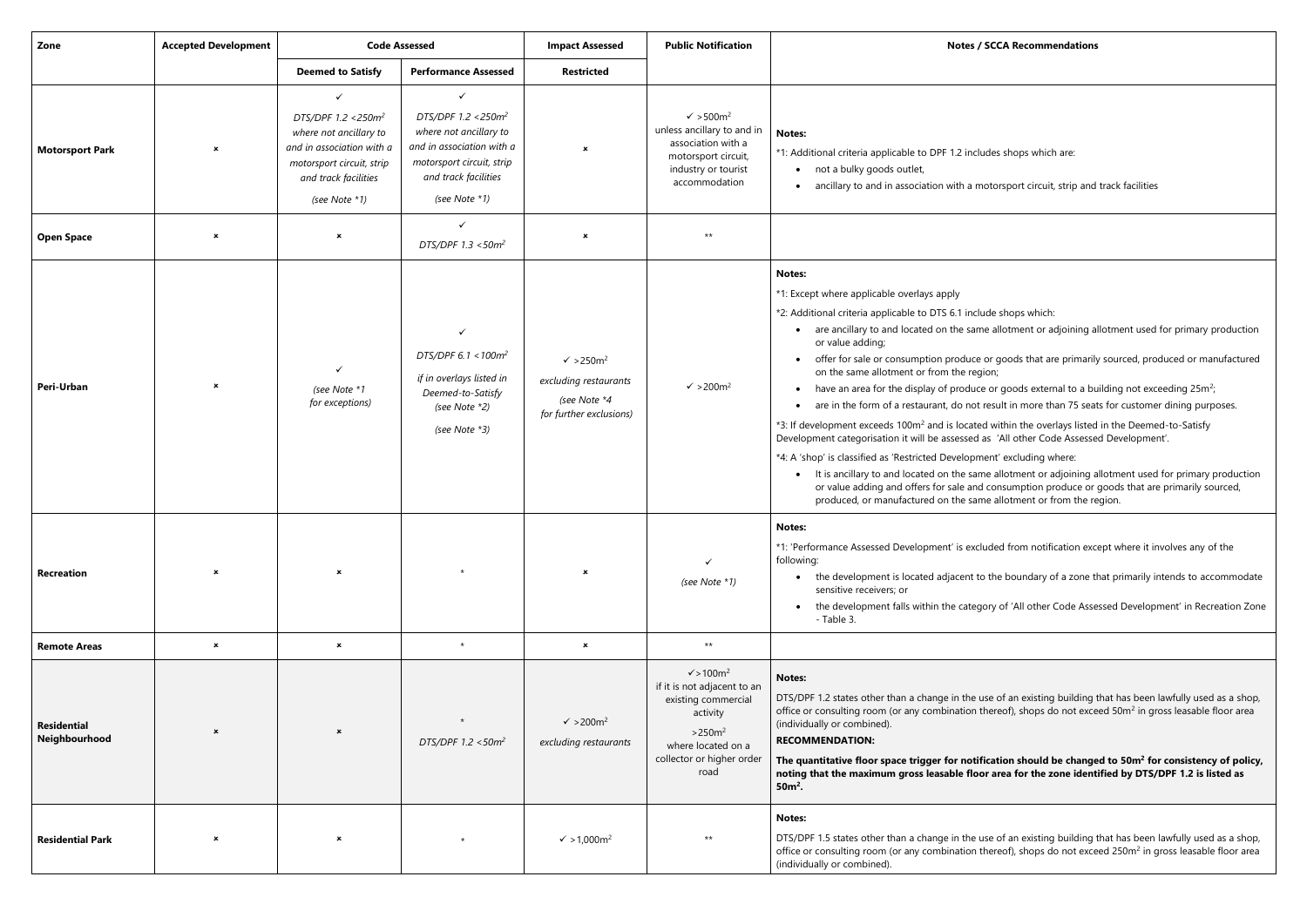# **The quantitative floor space trigger for notification should be changed to 100m<sup>2</sup> for consistency of policy, noting floor that zone identified by DTS/DPF 6.1 is listed as**

- I Development states that DTS 4.1 of the Zone must be
- des shops which:
- e allotment or adjoining allotment used for primary production
- or goods that are primarily sourced, produced or manufactured
- have an area for the display of produce or goods external to a building not exceeding  $25m^2$ .
	- and is located within the overlays listed in the Deemed-toessed as 'All other Code Assessed Development'.
	- ent' excluding where:
	- e allotment or adjoining allotment used for primary production consumption produce or goods that are primarily sourced, e allotment or from the region.

# **The quantitative floor space trigger for notification should be changed to 100m<sup>2</sup> for consistency of policy,**  area for the zone identified by DTS/DPF 5.1 is listed as

ed in the Deemed-to-Satisfy Development categorisation.

| Zone                                        | <b>Accepted Development</b> | <b>Code Assessed</b>      |                                                                                                                           | <b>Impact Assessed</b>                                                                           | <b>Public Notification</b>   | Notes / SC                                                                                                                                                                                                                                                                                                                                                                                                                                                                                                                                                                                                                                                                                                                                                                                                                                                  |
|---------------------------------------------|-----------------------------|---------------------------|---------------------------------------------------------------------------------------------------------------------------|--------------------------------------------------------------------------------------------------|------------------------------|-------------------------------------------------------------------------------------------------------------------------------------------------------------------------------------------------------------------------------------------------------------------------------------------------------------------------------------------------------------------------------------------------------------------------------------------------------------------------------------------------------------------------------------------------------------------------------------------------------------------------------------------------------------------------------------------------------------------------------------------------------------------------------------------------------------------------------------------------------------|
|                                             |                             | <b>Deemed to Satisfy</b>  | <b>Performance Assessed</b>                                                                                               | <b>Restricted</b>                                                                                |                              |                                                                                                                                                                                                                                                                                                                                                                                                                                                                                                                                                                                                                                                                                                                                                                                                                                                             |
| <b>Resource Extraction</b>                  | $\pmb{\times}$              | $\boldsymbol{\mathsf{x}}$ | $\star$                                                                                                                   | $\pmb{\times}$                                                                                   | $\star\star$                 |                                                                                                                                                                                                                                                                                                                                                                                                                                                                                                                                                                                                                                                                                                                                                                                                                                                             |
| <b>Rural</b>                                | $\pmb{\times}$              | (see Note *1)             | $\checkmark$<br>DTS/DPF $6.1 < 100m^2$<br>if in overlays listed in<br>Deemed-to-Satisfy<br>(see Note *2)                  | $\sqrt{}$ >250m <sup>2</sup><br>excluding restaurants<br>(see Note *4 for<br>further exclusions) | $\sqrt{}$ >200m <sup>2</sup> | Notes:<br>*1: Except where applicable overlays apply<br>*2: Additional criteria applicable for DTS 6.1 include<br>• are ancillary to and located on the same a<br>production or value adding;<br>offer for sale or consumption produce or<br>on the same allotment or from the region;<br>have an area for the display of produce or<br>$\bullet$<br>*3: If development is between 100m <sup>2</sup> and is located<br>Development categorisation it will be assessed as '<br>*4: A 'shop' is classified as 'Restricted Development<br>it is ancillary to and located on the same a<br>$\bullet$<br>or value adding and offers for sale and co<br>produced, or manufactured on the same a<br><b>RECOMMENDATION:</b><br>The quantitative floor space trigger for notificat<br>noting that the maximum gross leasable floor a<br>$100m^2$ .                   |
| <b>Rural Aquaculture</b>                    | ×                           | ×                         | $\checkmark$<br>(see Note *1)                                                                                             | $\pmb{\times}$                                                                                   | $***$                        | <b>Notes:</b><br>*1: The listing of 'shop' as Performance Assessed D<br>considered; however, this relates to 'offices'.                                                                                                                                                                                                                                                                                                                                                                                                                                                                                                                                                                                                                                                                                                                                     |
| <b>Rural Horticulture</b>                   | $\pmb{\times}$              | ✓<br>(see Note *1)        | $\checkmark$<br>DTS/DPF 5.1 < $100m^2$<br>if in overlays listed in<br>Deemed-to-Satisfy<br>(see Note *2)<br>(see Note *3) | $\sqrt{}$ >250m <sup>2</sup><br>excluding restaurants<br>(see Note *4 for<br>further exclusions) | $\sqrt{}$ >200m <sup>2</sup> | <b>Notes:</b><br>*1: Except where applicable overlays apply<br>*2: Additional criteria applicable to DTS 5.1 include:<br>are ancillary to and located on the same a<br>$\bullet$<br>or value adding;<br>offer for sale or consumption produce or<br>$\bullet$<br>on the same allotment or from the region;<br>have an area for the display of produce or<br>*3: If development is between 100m <sup>2</sup> and 250m <sup>2</sup> ar<br>Satisfy Development categorisation it will be assess<br>*4: A 'shop' is classified as 'Restricted Development<br>It is ancillary to and located on the same a<br>$\bullet$<br>or value adding and offers for sale and co<br>produced, or manufactured on the same a<br><b>RECOMMENDATION:</b><br>The quantitative floor space trigger for notificat<br>noting that the maximum gross leasable floor a<br>$100m^2$ . |
| <b>Rural Intensive</b><br><b>Enterprise</b> | $\pmb{\times}$              | $\pmb{\times}$            | $\star$                                                                                                                   | $\pmb{\times}$                                                                                   | $\star\star$                 |                                                                                                                                                                                                                                                                                                                                                                                                                                                                                                                                                                                                                                                                                                                                                                                                                                                             |
| <b>Rural Living</b>                         | ×                           | ✓<br>(see Note *1)        | $\checkmark$<br>DTS/DPF $1.5 < 100m^2$<br>(see Note *2)<br>(see Note *3)                                                  | $\checkmark$ >200m <sup>2</sup><br>excluding restaurants                                         | $\sqrt{ } > 100 \text{ m}^2$ | <b>Notes:</b><br>*1: Except where applicable overlays apply<br>*2: Shop must be located within the overlays listed                                                                                                                                                                                                                                                                                                                                                                                                                                                                                                                                                                                                                                                                                                                                          |

#### **ZCCA Recommendations**

- de shops which:
- allotment or an adjoining allotment used for primary
- or goods that are primarily sourced, produced or manufactured
- have an area for the display of produce or goods external to a building not exceeding  $25m^2$ .
	- ted within the overlays listed in the Deemed-to-Satisfy is 'All other Code Assessed Development'.
	- ent' excluding where:
	- e allotment or adjoining allotment used for primary production consumption produce or goods that are primarily sourced, e allotment or from the region.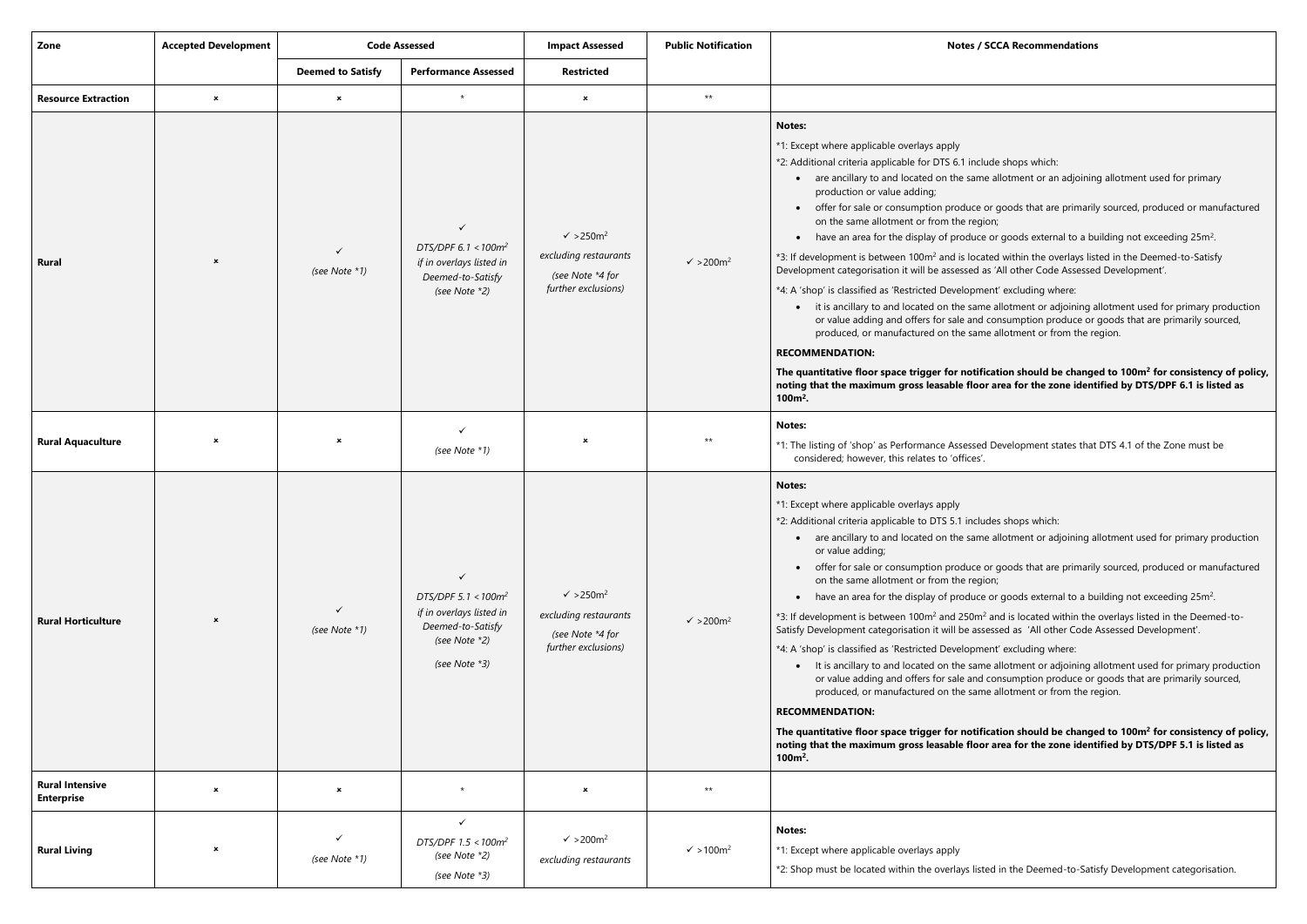**The quantitative floor space trigger for notification should be changed to 150m<sup>2</sup> for consistency of policy, noting thatasim group identified by DTS/DPF 1.2 is listed as** 

# **Shops should be included in the list of Restricted Development with the following exclusion: "With a**

**The quantitative floor space trigger for notification should be changed to 100m<sup>2</sup> for consistency of policy, noting that is state in the recommended DTS/DPF above is the recommended DTS/DPF above is** 

> \*1: '*Change of use to a shop, office or consulting room or any combination of these uses where the area to be occupied by the proposed development is located in an existing building and utilises existing on-site car parking'* is xcept where any of the following apply:

> ds outlet)', a 'restaurant' and a 'bulky goods outlet' are classified subject to different assessment provisions.

**Shops should be included in the list of Restricted Development with the following exclusion: "With a gross leasable area less than 200m<sup>2</sup>" which would be consistent with the policy of the Rural Living Zone.**

**DTS/DPF** should be inserted within the Assessment

\*1: '*Change of use from a shop, office or consulting room to a shop, office or consulting room or any combination of these uses where the area to be occupied by the proposed development is located in an existing building and utilises ed-to-Satisfy Development' except where* 

**Presion of 500 square metres as the Deemed to Satisfy** nature and scale of this zone.

| Zone                                       | <b>Accepted Development</b> | <b>Code Assessed</b>      |                                                                                                                                                                       | <b>Impact Assessed</b>                                                                                                                  | <b>Public Notification</b>     | <b>Notes / SCCA Recommendations</b>                                                                                                                                                                                                                                                                                                                                                                                                                                                                                                                                                                                                                                                                                                                                                       |
|--------------------------------------------|-----------------------------|---------------------------|-----------------------------------------------------------------------------------------------------------------------------------------------------------------------|-----------------------------------------------------------------------------------------------------------------------------------------|--------------------------------|-------------------------------------------------------------------------------------------------------------------------------------------------------------------------------------------------------------------------------------------------------------------------------------------------------------------------------------------------------------------------------------------------------------------------------------------------------------------------------------------------------------------------------------------------------------------------------------------------------------------------------------------------------------------------------------------------------------------------------------------------------------------------------------------|
|                                            |                             | <b>Deemed to Satisfy</b>  | <b>Performance Assessed</b>                                                                                                                                           | <b>Restricted</b>                                                                                                                       |                                |                                                                                                                                                                                                                                                                                                                                                                                                                                                                                                                                                                                                                                                                                                                                                                                           |
|                                            |                             |                           |                                                                                                                                                                       |                                                                                                                                         |                                | *3: If development exceeds 100m <sup>2</sup> and is located within the overlays listed in the Deen<br>Development categorisation it will be assessed as 'All other Code Assessed Develo                                                                                                                                                                                                                                                                                                                                                                                                                                                                                                                                                                                                   |
|                                            |                             |                           |                                                                                                                                                                       |                                                                                                                                         |                                | <b>RECOMMENDATION:</b>                                                                                                                                                                                                                                                                                                                                                                                                                                                                                                                                                                                                                                                                                                                                                                    |
| <b>Rural Settlement</b>                    |                             | $\boldsymbol{\mathsf{x}}$ |                                                                                                                                                                       | $\pmb{\times}$                                                                                                                          | $\sqrt{ }$ > 100m <sup>2</sup> | Shops should be included in the list of Restricted Development with the followin<br>gross leasable area less than 200m <sup>2</sup> "                                                                                                                                                                                                                                                                                                                                                                                                                                                                                                                                                                                                                                                     |
|                                            |                             |                           | DTS/DPF 1.2 < 150 $m^2$                                                                                                                                               |                                                                                                                                         |                                | The quantitative floor space trigger for notification should be changed to 150m <sup>2</sup><br>noting that the maximum gross leasable floor area for the zone identified by DT!<br>$150m^2$ ".                                                                                                                                                                                                                                                                                                                                                                                                                                                                                                                                                                                           |
|                                            |                             |                           |                                                                                                                                                                       |                                                                                                                                         |                                | <b>RECOMMENDATION:</b>                                                                                                                                                                                                                                                                                                                                                                                                                                                                                                                                                                                                                                                                                                                                                                    |
|                                            |                             |                           |                                                                                                                                                                       |                                                                                                                                         |                                | Shops should be included in the list of Restricted Development with the followin<br>gross leasable area less than 200m <sup>2</sup> " which would be consistent with the policy o                                                                                                                                                                                                                                                                                                                                                                                                                                                                                                                                                                                                         |
| <b>Rural Shack Settlement</b>              | $\boldsymbol{\mathsf{x}}$   | $\boldsymbol{\mathsf{x}}$ |                                                                                                                                                                       | $\boldsymbol{\mathsf{x}}$                                                                                                               | $\sqrt{ }$ > 100m <sup>2</sup> | A Performance Outcome (PO) and associated DTS/DPF should be inserted within<br>Provisions and include refence to a maximum gross leasable floor area of 100m <sup>2</sup> .                                                                                                                                                                                                                                                                                                                                                                                                                                                                                                                                                                                                               |
|                                            |                             |                           |                                                                                                                                                                       |                                                                                                                                         |                                | The quantitative floor space trigger for notification should be changed to 100m <sup>2</sup><br>noting that the maximum gross leasable floor area for the zone in the recommer<br>listed as 100m <sup>2</sup> .                                                                                                                                                                                                                                                                                                                                                                                                                                                                                                                                                                           |
| <b>Suburban Activity</b><br>Centre         | $\boldsymbol{\mathsf{x}}$   | (see Note *1)             | (see Note *2<br>for clarification)                                                                                                                                    | $\pmb{\times}$                                                                                                                          | $\pmb{\times}$                 | <b>Notes:</b><br>*1: 'Change of use to a shop, office or consulting room or any combination of these uses<br>occupied by the proposed development is located in an existing building and utilises exis<br>classified as 'Deemed-to-Satisfy Development' except where any of the following appl<br>State Heritage Area Overlay<br>$\bullet$<br>State Heritage Place Overlay<br>$\bullet$<br>*2: A 'shop (not being a restaurant or bulky goods outlet)', a 'restaurant' and a 'bulky of<br>as 'Performance Assessed Development' but are subject to different assessment provis                                                                                                                                                                                                            |
| <b>Suburban Business and</b><br>Innovation | $\boldsymbol{\mathsf{x}}$   | (see Note *1)             | DTS/DPF 1.2 <500m <sup>2</sup>                                                                                                                                        | $\sqrt{}$ > 1,000m <sup>2</sup><br>excluding restaurants                                                                                | $\sqrt{ }$ > 500m <sup>2</sup> | Notes:<br>*1: 'Change of use from a shop, office or consulting room to a shop, office or consulting i<br>these uses where the area to be occupied by the proposed development is located in an e<br>existing on-site car parking' is classified as 'Deemed-to-Satisfy Development' except w<br>any of the following apply:<br>State Heritage Area Overlay<br>State Heritage Place Overlay                                                                                                                                                                                                                                                                                                                                                                                                 |
| <b>Suburban Employment</b>                 | $\pmb{\times}$              | $\boldsymbol{\mathsf{x}}$ | $\checkmark$ < 1,000 m <sup>2,</sup><br>other than a<br>bulky goods outlet or,<br>ancillary to a<br>light industry<br>DTS/DPF 1.2 <500m <sup>2</sup><br>(see Note *1) | $\sqrt{}$ > 1,000m <sup>2,</sup><br>other than a<br>bulky goods outlet or,<br>ancillary to a<br>light industry on the<br>same allotment | $\boldsymbol{\mathsf{x}}$      | <b>Notes:</b><br>*1: Additional criteria applicable to DPF 1.2 includes shops which are:<br>• in the form of bulky goods outlet; or<br>ancillary to and on the same allotment as a light industry<br><b>RECOMMENDATION:</b><br>There is a fundamental question as to the selection of 500 square metres as the I<br>maximum gross leasable floor area given the nature and scale of this zone.<br>The DTS/DPF gross leasable floor area be amended to 250m <sup>2</sup> .<br>For consistency of policy, shops that exceed the maximum gross leasable floor ar<br>by DTS/DPF 1.2 should be subject to notification.<br>The following clause should be included under the Procedural Matters, Notificati<br>"(a) shops in excess of the gross leasable floor area specified in DTS/DPF 1.2" |
| <b>Suburban Main Street</b>                | $\pmb{\times}$              | (see Note *1)             | $\checkmark$<br>(see Note *2<br>for clarification)                                                                                                                    | ×                                                                                                                                       | ×                              | Notes:                                                                                                                                                                                                                                                                                                                                                                                                                                                                                                                                                                                                                                                                                                                                                                                    |

#### **ZCCA Recommendations**

I within the overlays listed in the Deemed-to-Satisfy ed as 'All other Code Assessed Development'.

**For consistency of policy, shops that exceed the maximum gross leasable floor area for the zone identified** 

**The Procedural Matters, Notification:**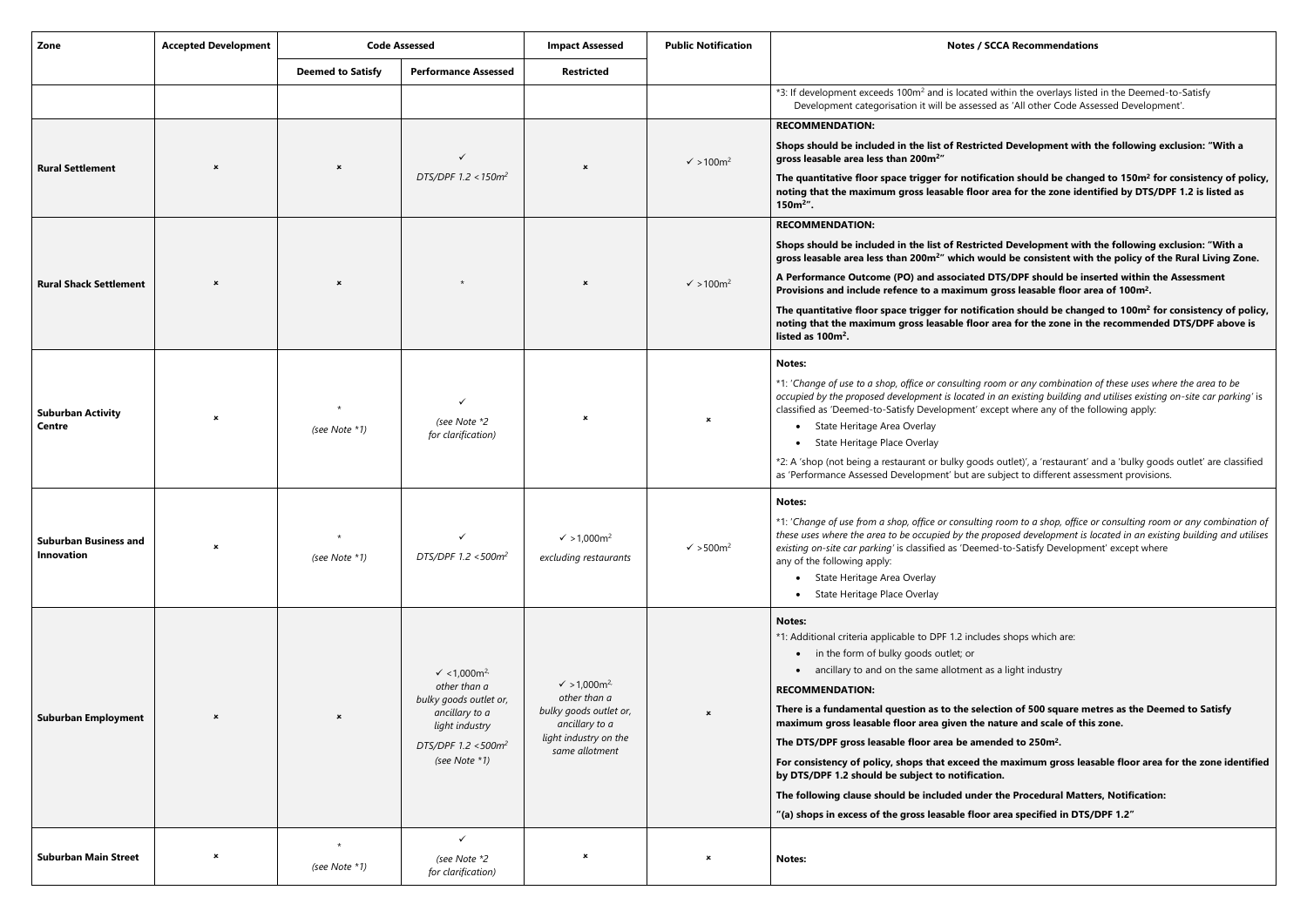\*1: '*Change of use to a shop, office or consulting room or any combination of these uses where the area to be occupied by the proposed development is located in an existing building and utilises existing on-site car parking'* is xcept where any of the following apply:

ds outlet)', a 'restaurant' and a 'bulky goods outlet' are classified subject to different assessment provisions.

building that has been lawfully used as a shop, office or hops do not exceed the floor area stated.

des shops which are 'located on sites with a frontage to an Street or Activity Centre Zone.

**For consistency of policy, shops, consulting rooms or offices that exceed the maximum gross leasable floor 1.3 and 1.4 should be subject to notification.** 

**r the Procedural Matters, Notification:** 

ess of the gross leasable floor area specified in DTS/DPF 1.3

des shops which are:

ind in association with tourist accommodation on the same

In existing dwelling on land in other ownership.

\*1: '*Change of use to a shop, office or consulting room or any combination of these uses where the area to be occupied by the proposed development is located in an existing building and utilises existing on-site car parking'* is xcept where any of the following apply:

ds outlet)', a 'restaurant' and a 'bulky goods outlet' are classified subject to different assessment provisions.

ment' are excluded from notification except where they involve ted adjacent a dwelling within a neighbourhood zone which

assessed development' in

comply with DTS 3.1 to 3.3 (inclusive)

| Zone                                      | <b>Accepted Development</b> | <b>Code Assessed</b>      |                                                                                                                                                                            | <b>Impact Assessed</b>                                        | <b>Public Notification</b>                              | Notes / SCC                                                                                                                                                                                                                                                                                                                                                                                                                                                                                                                                                                                                                                      |
|-------------------------------------------|-----------------------------|---------------------------|----------------------------------------------------------------------------------------------------------------------------------------------------------------------------|---------------------------------------------------------------|---------------------------------------------------------|--------------------------------------------------------------------------------------------------------------------------------------------------------------------------------------------------------------------------------------------------------------------------------------------------------------------------------------------------------------------------------------------------------------------------------------------------------------------------------------------------------------------------------------------------------------------------------------------------------------------------------------------------|
|                                           |                             | <b>Deemed to Satisfy</b>  | <b>Performance Assessed</b>                                                                                                                                                | <b>Restricted</b>                                             |                                                         |                                                                                                                                                                                                                                                                                                                                                                                                                                                                                                                                                                                                                                                  |
|                                           |                             |                           |                                                                                                                                                                            |                                                               |                                                         | *1: 'Change of use to a shop, office or consulting roon<br>occupied by the proposed development is located in a<br>classified as 'Deemed-to-Satisfy Development' excep<br>State Heritage Area Overlay<br>State Heritage Place Overlay<br>*2: A 'shop (not being a restaurant or bulky goods or<br>as 'Performance Assessed Development' but are sub                                                                                                                                                                                                                                                                                              |
| Suburban<br>Neighbourhood                 | ×                           | $\pmb{\times}$            | DTS/DPF $1.3 < 100m^2$<br>(see Note *1)<br>DTS/DPF 1.4 < 200m <sup>2</sup><br>(see Note *2)<br>(see Note *3)                                                               | $\sqrt{}$ > 1,000m <sup>2</sup>                               | $\pmb{\times}$                                          | <b>Notes:</b><br>*1: Other than a change in the use of an existing buil<br>consulting room (or any combination thereof), shops<br>*2: Additional criteria applicable to DTS 1.4 includes<br>arterial or collector road or adjacent a City Main Stre<br><b>RECOMMENDATION:</b><br>For consistency of policy, shops, consulting room<br>floor area for the zone identified by DTS/DPF 1.3<br>The following clause should be included under th<br>"(e) shops, consulting rooms or offices in excess<br>or 1.4"                                                                                                                                      |
| <b>Tourism Development</b>                | ×                           | $\pmb{\times}$            | $\checkmark$ <500m <sup>2,</sup><br>other than a<br>restaurant or a<br>bulky goods outlet<br>DTS/DPF 1.2 <250m <sup>2</sup><br>(other than a restaurant)<br>(see Note *1)  | $\sqrt{ }$ > 500m <sup>2,</sup><br>other than a<br>restaurant | $\pmb{\times}$<br>(see Note *2 for<br>other inclusions) | Notes:<br>*1: Additional criteria applicable to DPF 1.2 includes<br>• not a bulky goods outlet;<br>in the form of a restaurant ancillary to and i<br>allotment<br>*2: Other inclusions for public notification:<br>• restaurant located within 30 metres of an ex-<br><b>RECOMMENDATION:</b><br>For consistency of policy, shops that exceed the r<br>by DTS/DPF 1.2 should be subject to notification.<br>The following clause should be included under th<br>"(d) shops in excess of the gross leasable floor ar                                                                                                                               |
| Township                                  | $\pmb{\times}$              | $\boldsymbol{\mathsf{x}}$ | ✓<br>DTS/DPF 1.2 < 250m <sup>2</sup>                                                                                                                                       | $\boldsymbol{\mathsf{x}}$                                     | $\checkmark$ >250m <sup>2</sup>                         |                                                                                                                                                                                                                                                                                                                                                                                                                                                                                                                                                                                                                                                  |
| <b>Township Activity</b><br><b>Centre</b> | ×                           | $\star$<br>(see Note *1)  | (see Note *2<br>for clarification)<br>DTS 1.4 > 500m <sup>2</sup><br>applicable to<br>bulky goods outlet,<br>which must be located<br>towards the periphery<br>of the zone | $\pmb{\times}$                                                | (see Note *3)                                           | <b>Notes:</b><br>*1: 'Change of use to a shop, office or consulting roon<br>occupied by the proposed development is located in a<br>classified as 'Deemed-to-Satisfy Development' excep<br>State Heritage Area Overlay<br>State Heritage Place Overlay<br>*2: A 'shop (not being a restaurant or bulky goods or<br>as 'Performance Assessed Development' but are sub<br>*3: All classes of Performance Assessed Developmen<br>any of the following, development on a site located<br>comprises:<br>(a) development defined as 'all other code asse<br>Township Activity Centre Zone Table 3<br>(b) construction of a building which fails to cor |

#### **ZCCA Recommendations**

**For consistency of policy, shops that exceed the maximum gross leasable floor area for the zone identified** 

**The Procedural Matters, Notification:** 

**"(d) shops in excess of the gross leasable floor area specified in DTS/DPF 1.2"**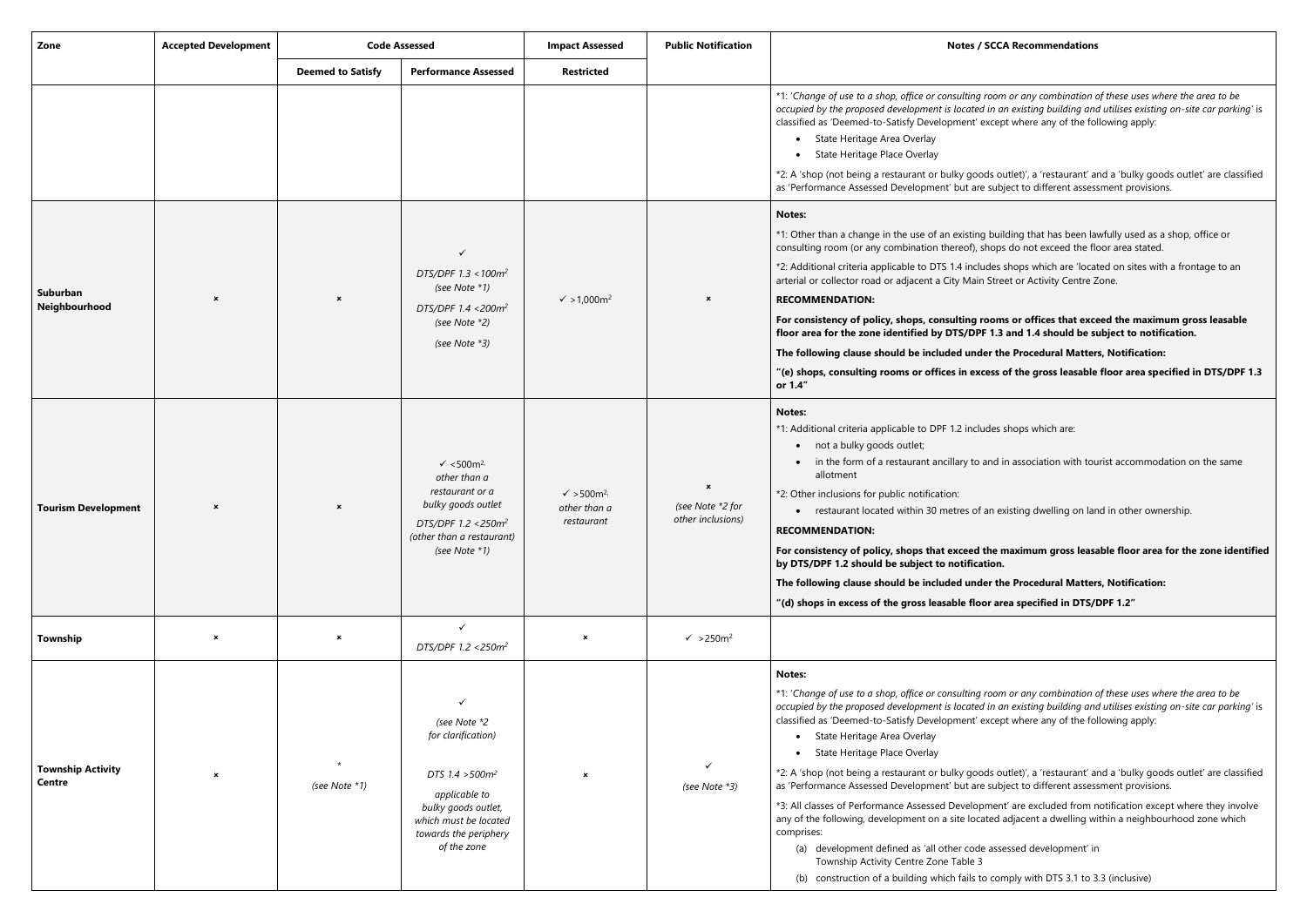\*1: '*Change of use to a shop, office or consulting room or any combination of these uses where the area to be occupied by the proposed development is located in an existing building and utilises existing on-site car parking'* is xcept where any of the following apply:

ds outlet)', a 'restaurant' and a 'bulky goods outlet' are classified subject to different assessment provisions.

ment' are excluded from notification except where development ighbourhood zone which comprises:

assessed development';

 $\alpha$  comply with DTS 3.1 to 3.3 (inclusive)

\*1: '*Change of use to a shop, office or consulting room or any combination of these uses where the area to be occupied by the proposed development is located in an existing building and utilises existing on-site car parking'* is xcept where any of the following apply:

ds outlet)', a 'restaurant' and a 'bulky goods outlet' are classified subject to different assessment provisions.

ment' are excluded from notification except where they involve

assessed development' in

e, the following classes of development:

ch fails to comply with

DTS  $3.2$ 

with a height greater than 10 metres

ent on a site located adjacent a dwelling within a

ch fails to comply with DTS 3.1 to 3.3 (inclusive).

 $\epsilon$ s not involve any building work or modification that would *otherwise require planning consent) from an office to a consulting room or shop'* is classified as 'Deemed-to-Satisfy

 $\epsilon$ *es not involve any building work or modification that would otherwise require planning consent) from an office to a consulting room or shop'* is classified as 'Deemed-to-Satisfy

building height specified in

ilding envelope specified in

 $es$  not involve any building work or modification that would *to a consulting room or shop'* is classified as 'Deemed-to-Satisfy

| Zone                                 | <b>Accepted Development</b> | <b>Code Assessed</b>     |                                                                                                              | <b>Impact Assessed</b>                                  | <b>Public Notification</b>                                              | Notes / S                                                                                                                                                                                                                                                                                                                                                                                                                                                                                                                                                                                                                                                                                                                                                                                                   |
|--------------------------------------|-----------------------------|--------------------------|--------------------------------------------------------------------------------------------------------------|---------------------------------------------------------|-------------------------------------------------------------------------|-------------------------------------------------------------------------------------------------------------------------------------------------------------------------------------------------------------------------------------------------------------------------------------------------------------------------------------------------------------------------------------------------------------------------------------------------------------------------------------------------------------------------------------------------------------------------------------------------------------------------------------------------------------------------------------------------------------------------------------------------------------------------------------------------------------|
|                                      |                             | <b>Deemed to Satisfy</b> | <b>Performance Assessed</b>                                                                                  | <b>Restricted</b>                                       |                                                                         |                                                                                                                                                                                                                                                                                                                                                                                                                                                                                                                                                                                                                                                                                                                                                                                                             |
| <b>Township Main Street</b>          | $\pmb{\times}$              | (see Note *1)            | ✓<br>(see Note *2<br>for clarification)<br>DTS 1.5 <500m <sup>2</sup><br>applicable to<br>bulky goods outlet | $\pmb{\times}$                                          | ✓<br>(see Note *3)                                                      | <b>Notes:</b><br>*1: 'Change of use to a shop, office or consulting re<br>occupied by the proposed development is located<br>classified as 'Deemed-to-Satisfy Development' ex<br>• State Heritage Area Overlay<br>State Heritage Place Overlay<br>*2: A 'shop (not being a restaurant or bulky good<br>as 'Performance Assessed Development' but are :<br>*3: All classes of Performance Assessed Developn<br>on a site located adjacent a dwelling within a neig<br>development defined as 'all other code<br>$\bullet$<br>construction of a building which fails to                                                                                                                                                                                                                                       |
| <b>Urban Activity Centre</b>         | $\pmb{\times}$              | (see Note *1)            | $\checkmark$<br>(see Note *2<br>for clarification)                                                           | ×                                                       | ✓<br>(see Note *3)                                                      | <b>Notes:</b><br>*1: 'Change of use to a shop, office or consulting re<br>occupied by the proposed development is located<br>classified as 'Deemed-to-Satisfy Development' ex<br>• State Heritage Area Overlay<br>State Heritage Place Overlay<br>*2: A 'shop (not being a restaurant or bulky good<br>as 'Performance Assessed Development' but are :<br>*3: All classes of 'Performance Assessed Developr<br>any of the following:<br>• development defined as 'all other code<br>Urban Activity Centre Zone Table 3<br>within the Port Adelaide Centre Subzon<br>o construction of a building which<br>Port Adelaide Centre Subzone<br>a freestanding advertisement v<br>$\circ$<br>in all other parts of the Zone, developm<br>neighbourhood none which comprises:<br>o construction of a building whic |
| <b>Urban Corridor</b><br>(Boulevard) | $\pmb{\times}$              | (see Note *1)            | $\checkmark$<br>DTS/DPF 1.2 < 2,000m <sup>2</sup><br>in a single building                                    | $\sqrt{}$ >4,000m <sup>2</sup><br>excluding restaurant  | $\sqrt{}$ > 2,000m <sup>2</sup>                                         | <b>Notes:</b><br>*1: 'Change of use in an existing building (that doe<br>otherwise require planning consent) from an office<br>Development'.                                                                                                                                                                                                                                                                                                                                                                                                                                                                                                                                                                                                                                                                |
| <b>Urban Corridor</b><br>(Business)  | $\pmb{\times}$              | $\star$<br>(see Note *1) | $\checkmark$<br>DTS/DPF 1.2 <500m <sup>2</sup>                                                               | $\sqrt{}$ > 1,000m <sup>2</sup><br>excluding restaurant | $\sqrt{ }$ > 500m <sup>2</sup><br>(see Note *2 for<br>other inclusions) | <b>Notes:</b><br>*1: 'Change of use in an existing building (that doe<br>otherwise require planning consent) from an office<br>Development'.<br>*2: Other inclusions for public notification:<br>development exceeding the maximum b<br>DTS/DPF 2.3<br>development exceeding the defined bui<br>DTS/DPF 3.1 or 3.2                                                                                                                                                                                                                                                                                                                                                                                                                                                                                          |
| <b>Urban Corridor (Living)</b>       | ×                           | $\star$<br>(see Note *1) | $\checkmark$<br>DTS/DPF 1.2 <500m <sup>2</sup><br>or is contained within an<br>existing building             | $\sqrt{}$ > 1,000m <sup>2</sup><br>excluding restaurant | $\sqrt{ }$ > 500m <sup>2</sup>                                          | <b>Notes:</b><br>*1: 'Change of use in an existing building (that doe<br>otherwise require planning consent) from an office<br>Development'.                                                                                                                                                                                                                                                                                                                                                                                                                                                                                                                                                                                                                                                                |

#### **ZCCA Recommendations**